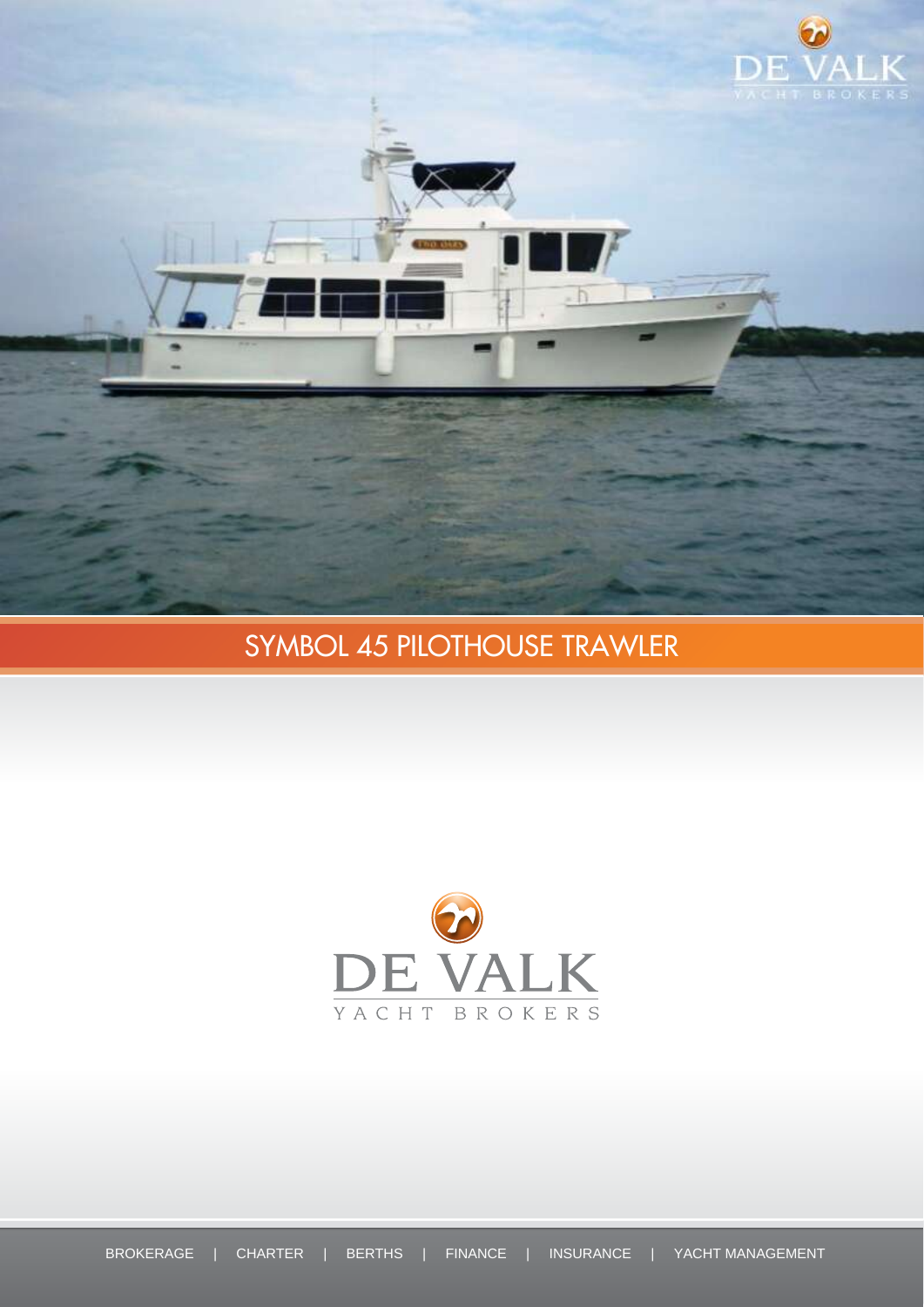#### **BROKER'S COMMENTS**

''Looking for an economical long distance passage maker with sufficient power, but always in great comfort? The Symbol pilothouse Two Oars is just below 15 meter of length, but she feels like an 18 meter. Offering incredible living and storage space, a full size kitchen, stunning roomy pilothouse with internal stairs to flybridge. Naiad stabilizers for top comfort when cruising and trim tabs for max fuel efficiency. Look at the spotless engine room and techniques, maintained "by the book". She is capable to cross any sea you like!''

#### **Willem Koopmans**

#### **SPECIFICATIONS**

| <b>Dimensions</b>   | $14,48 \times 4,51 \times 1,10 \ (m)$ | <b>Builder</b> | Symbol Yacht Company Ltd. |
|---------------------|---------------------------------------|----------------|---------------------------|
| <b>Built</b>        | 2004                                  | Cabins         |                           |
| <b>Material</b>     | GRP                                   | <b>Berths</b>  | 6                         |
| Engine(s)           | 1 x Yanmar 6CXM-GTE2 diesel           | Hp/Kw          | 441 (hp), 324 (kw)        |
| <b>Asking price</b> | EUR 295.000 (vat: not paid)           | Lying          | contact sales office      |
|                     |                                       |                |                           |

#### **CONTACT**

| Sales office   | De Valk Costa Blanca | <b>Telephone</b> | +34965021569          |
|----------------|----------------------|------------------|-----------------------|
| <b>Address</b> | Costa Blanca Region  | <b>Fax</b>       | +31355829019          |
|                | 03730 Javea Alicante | E-mail           | costablanca@devalk.nl |
|                | Spain                |                  |                       |

#### **DISCLAIMER**

These particulars are given in good faith as supplied but cannot be guaranteed and cannot be used for contracts.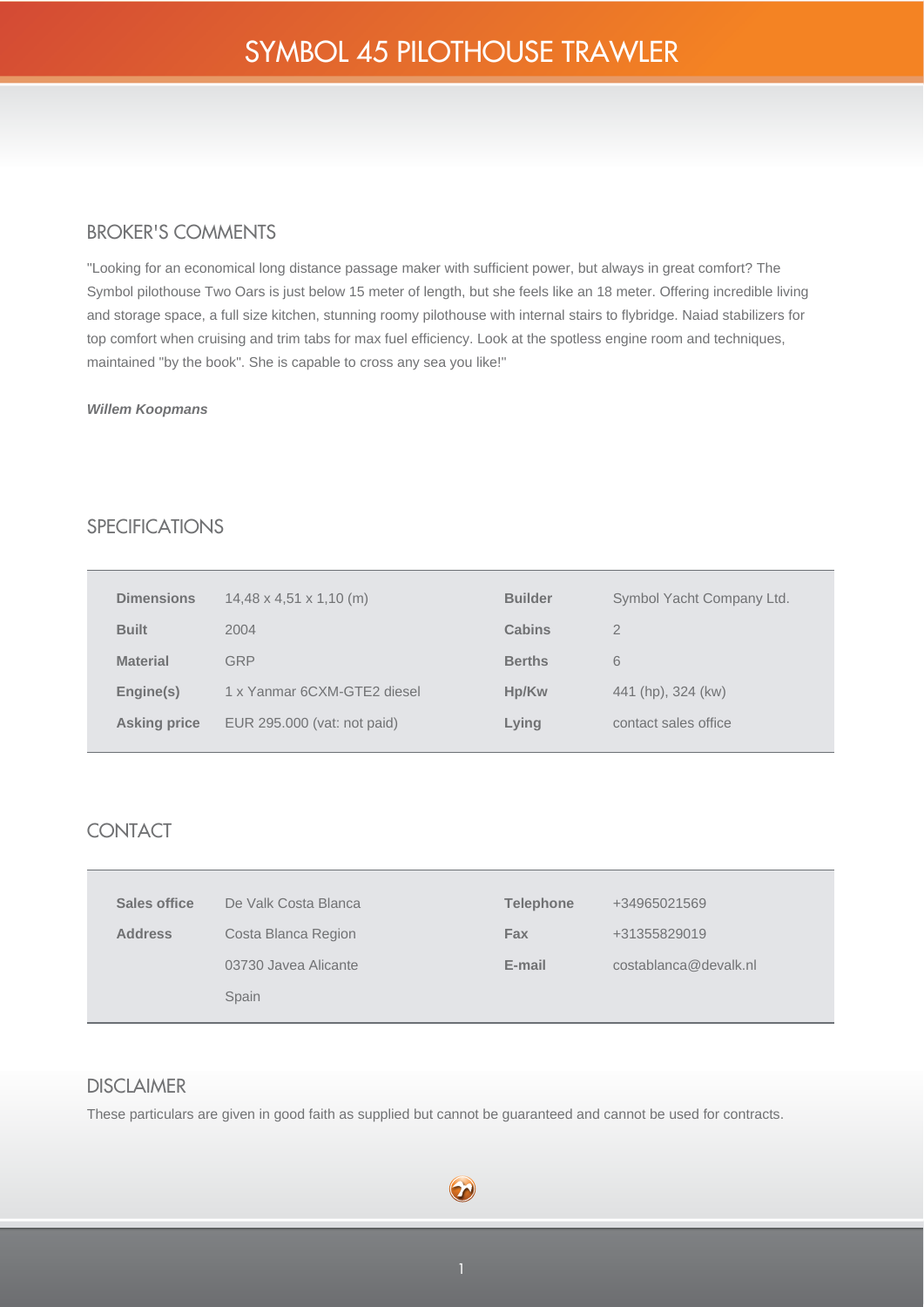#### **GENERAL**

| <b>Model</b>                      | SYMBOL 45 PILOTHOUSE TRAWLER |
|-----------------------------------|------------------------------|
| <b>Type</b>                       | motor yacht                  |
| LOA(m)                            | 14,48                        |
| Beam (m)                          | 4,51                         |
| Draft (m)                         | 1,10                         |
| Air draft (m)                     | 4,40                         |
| Year built                        | 2004                         |
| Launched                          | 2005                         |
| <b>Builder</b>                    | Symbol Yacht Company Ltd.    |
| Country                           | Taiwan                       |
| Designer                          | <b>Jack Sarin</b>            |
| Displacement (t)                  | 21                           |
| <b>Gross tonnage</b>              | 32                           |
| Net tonnage                       | 26                           |
| <b>Hull material</b>              | <b>GRP</b>                   |
| <b>Hull colour</b>                | white                        |
| <b>Hull shape</b>                 | Fast Displacement Hull Semi  |
| <b>Bilge keels</b>                | yes                          |
| <b>Superstructure material</b>    | <b>GRP</b>                   |
| <b>Deck material</b>              | <b>GRP</b>                   |
| <b>Deck finish</b>                | non-skid moulded in          |
| <b>Superstructure deck finish</b> | non-skid moulded in          |
| <b>Cockpit deck finish</b>        | non-skid moulded in          |
| <b>Antifouling (year)</b>         | May 2021                     |
| <b>Dorades</b>                    | yes                          |
| Window material                   | glass                        |
| <b>Deckhatch</b>                  | yes                          |
| <b>Portholes</b>                  | ves                          |
| <b>Flybridge</b>                  | access via internal stairs   |
| <b>Flybridge suncover</b>         | yes                          |

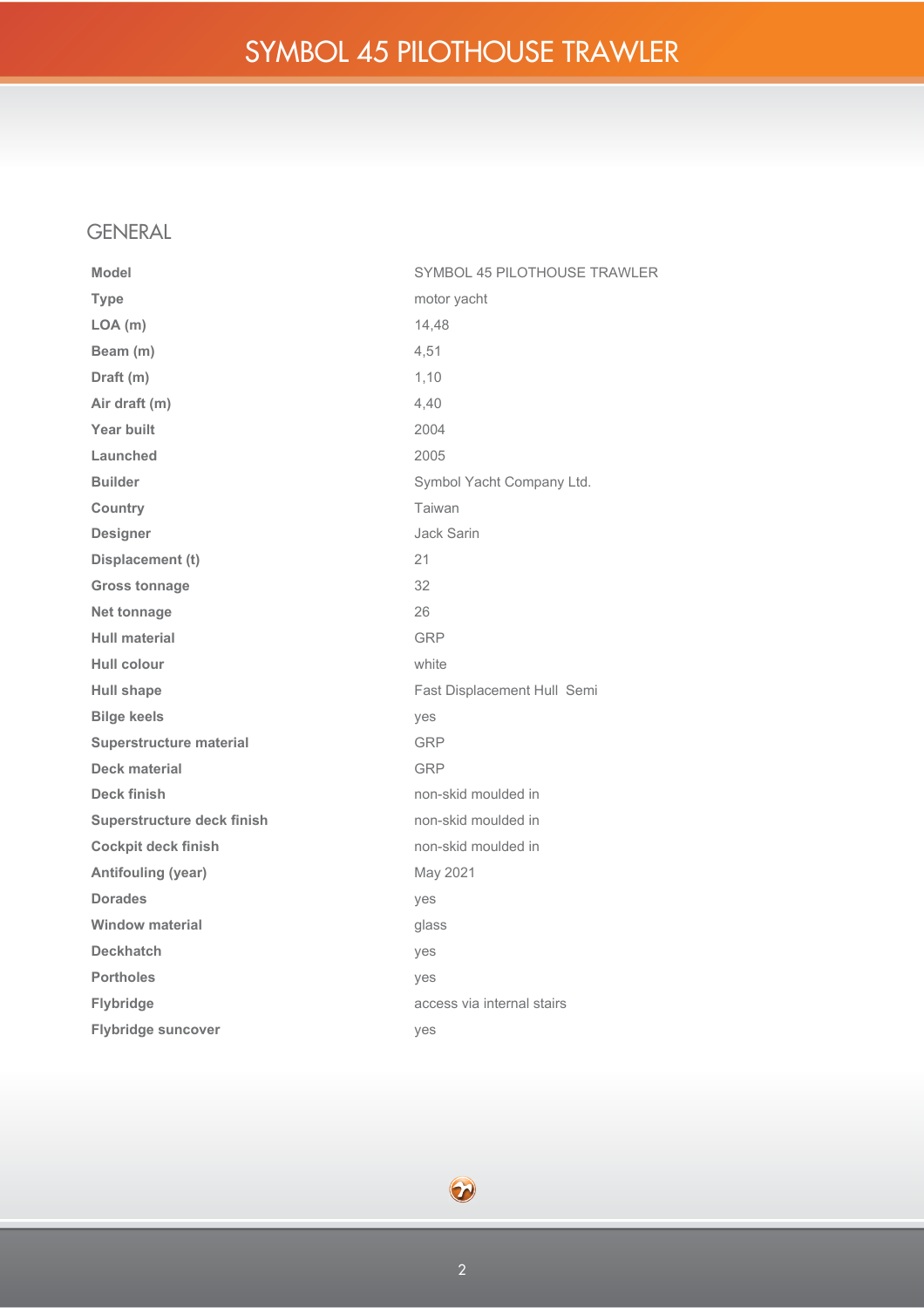| Radar arch                     | ves      |
|--------------------------------|----------|
| <b>Fuel tank (litre)</b>       | GRP 1425 |
| Fuel tank 2 (litre)            | GRP 1425 |
| Level indicator (fuel tank)    | yes      |
| Freshwater tank (litre)        | 2x 378   |
| Level indicator (freshwater)   | ves      |
| <b>Blackwater tank (litre)</b> | 150      |
| <b>Wheel steering</b>          | yes      |
| Inside helm position           | yes      |
| <b>Flybridge helm position</b> | ves      |
| <b>Emergency tiller</b>        | ves      |
|                                |          |

### **ACCOMMODATION**

| Cabins                         | $\overline{2}$                    |
|--------------------------------|-----------------------------------|
| <b>Berths</b>                  | 6                                 |
| Aft deck                       | yes                               |
| Pilot house                    | yes                               |
| Headroom saloon (m)            | amazing 2.10                      |
| <b>Heating</b>                 | via reverse cycle airco's         |
| Air-conditioning               | reverse cycle airco 3x Cruise Air |
| <b>Navigation center</b>       | yes                               |
| Dinette to convert into berth  | double                            |
| <b>Opening door to cockpit</b> | yes                               |
| Opening door to aft deck       | yes                               |
| Galley                         | yes                               |
| Countertop                     | granite                           |
| <b>Sink</b>                    | stainless steel double            |
| Cooker                         | electric Princess                 |
| Oven                           | <b>Sharp Caroussel Convection</b> |
| <b>Extractor</b>               | Electric                          |

 $\odot$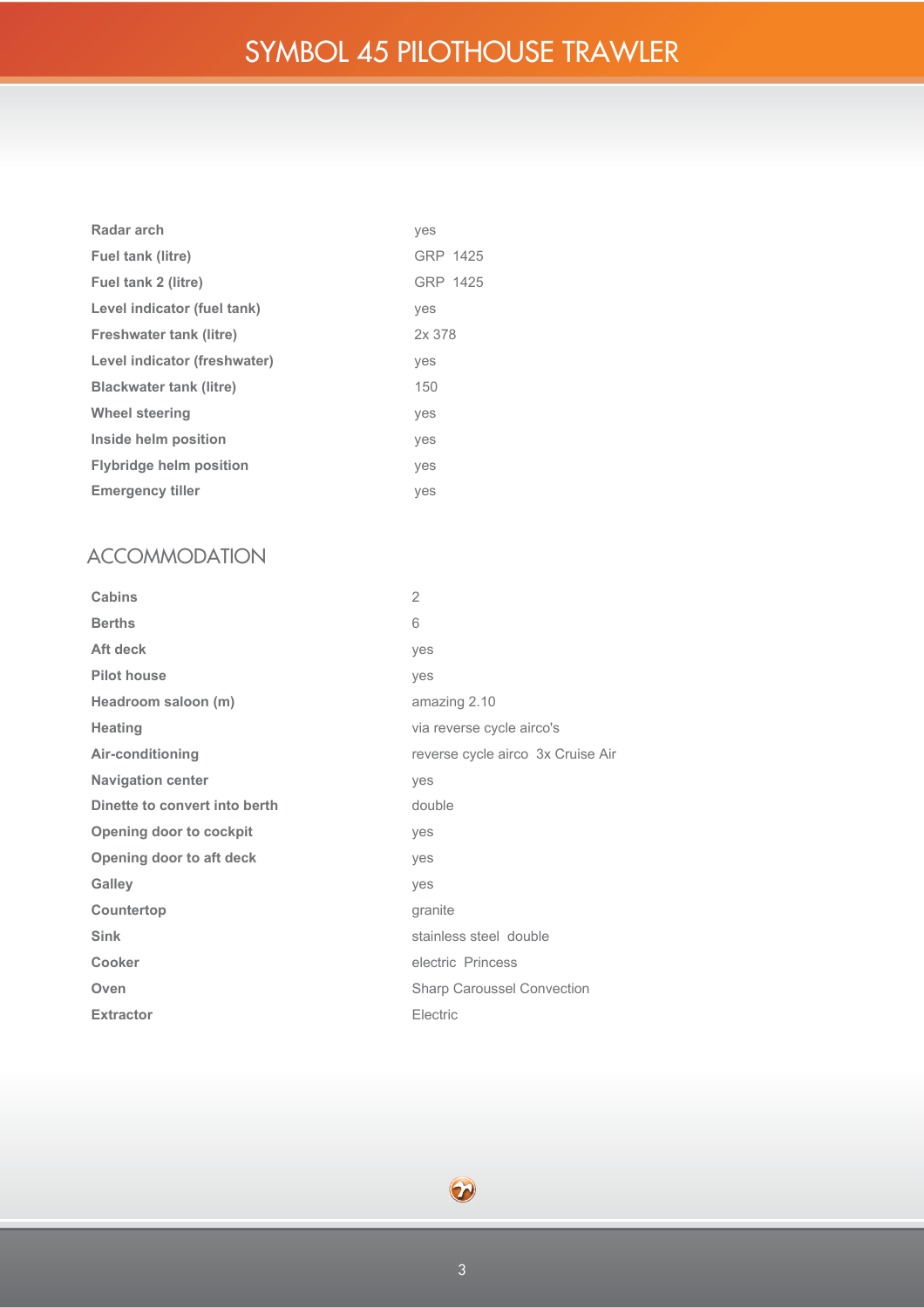| <b>Fridge</b>           | yes                     |
|-------------------------|-------------------------|
| Freezer                 | yes                     |
| <b>Hot water system</b> | calorifier              |
| Water pressure system   | yes                     |
| Owners cabin            | French bed              |
| Bed length (m)          | $\overline{2}$          |
| Wardrobe                | hanging/drawers/shelves |
| <b>Bathroom</b>         | en suite                |
| <b>Toilet</b>           | en suite                |
| <b>Toilet system</b>    | electric                |
| Wash basin              | in the bathroom         |
| <b>Shower</b>           | en suite                |
| Guest cabin 1           | double bed              |
| Bed length (m)          | $\overline{2}$          |
| Wardrobe                | hanging and shelves     |
| <b>Bathroom</b>         | shared                  |
| <b>Toilet</b>           | shared                  |
| <b>Toilet system</b>    | electric                |
| Wash basin              | in the bathroom         |
| <b>Shower</b>           | en suite                |
| <b>Washing machine</b>  | Splendide 2000 S        |

### **MACHINERY**

| No of engines      | 1         |
|--------------------|-----------|
| <b>Make</b>        | Yanmar    |
| <b>Type</b>        | 6CXM-GTE2 |
| <b>HP</b>          | 441       |
| kW                 | 324,00    |
| Fuel               | diesel    |
| Year installed     | 2004      |
| Maximum speed (kn) | 12        |
|                    |           |

 $\odot$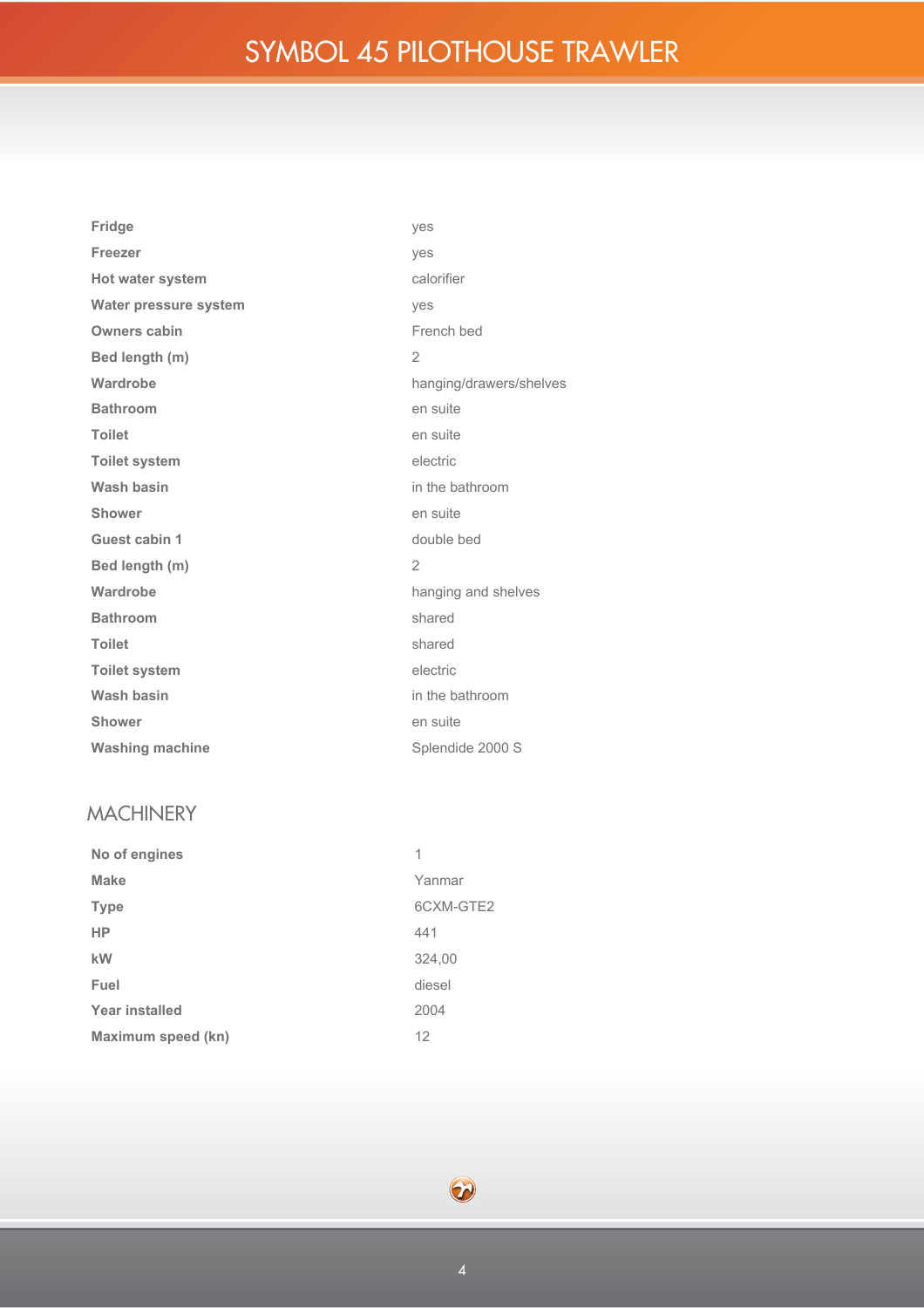| Cruising speed (kn)             | 9                                      |
|---------------------------------|----------------------------------------|
| <b>Consumption (I/hr)</b>       | 7                                      |
| Range (nm)                      | 1200                                   |
| <b>Engine hours</b>             | 3279                                   |
| <b>Engine cooling system</b>    | freshwater heat exchanger              |
| <b>Drive</b>                    | shaft                                  |
| <b>Shaft seal</b>               | ves                                    |
| <b>Engine controls</b>          | bowden cable                           |
| Gearbox                         | <b>Twin Disc 2.88:1</b>                |
| <b>Engine controls</b>          | bowden cable hydraulic                 |
| <b>Bowthruster</b>              | electric                               |
| <b>Sternthruster</b>            | electric                               |
| <b>Propeller type</b>           | bronze                                 |
| <b>Propeller blades</b>         | 4                                      |
| Manual bilge pump               | yes                                    |
| <b>Electric bilge pump</b>      | 3x                                     |
| <b>Bilge alarm</b>              | yes                                    |
| <b>Electrical installation</b>  | 110/220                                |
| Generator                       | Northern Light 10kW                    |
| <b>Batteries</b>                | yes                                    |
| <b>Start battery</b>            | 2x AGM                                 |
| <b>Service battery</b>          | 2x AGM                                 |
| <b>Generator battery</b>        | 1x AGM                                 |
| <b>Battery charger/inverter</b> | Victron                                |
| <b>Shorepower</b>               | 120V/220V                              |
| <b>Insulation transformer</b>   | yes                                    |
| Watermaker                      | Spectra                                |
| <b>Stabilizers</b>              | Roll stabilizers Naiad Marine          |
| <b>Trimtabs</b>                 | yes                                    |
| Extra info                      | ESI fuel polishing system              |
| Extra info                      | Oil exhanger engine/gearbox/ generator |

 $\bigodot$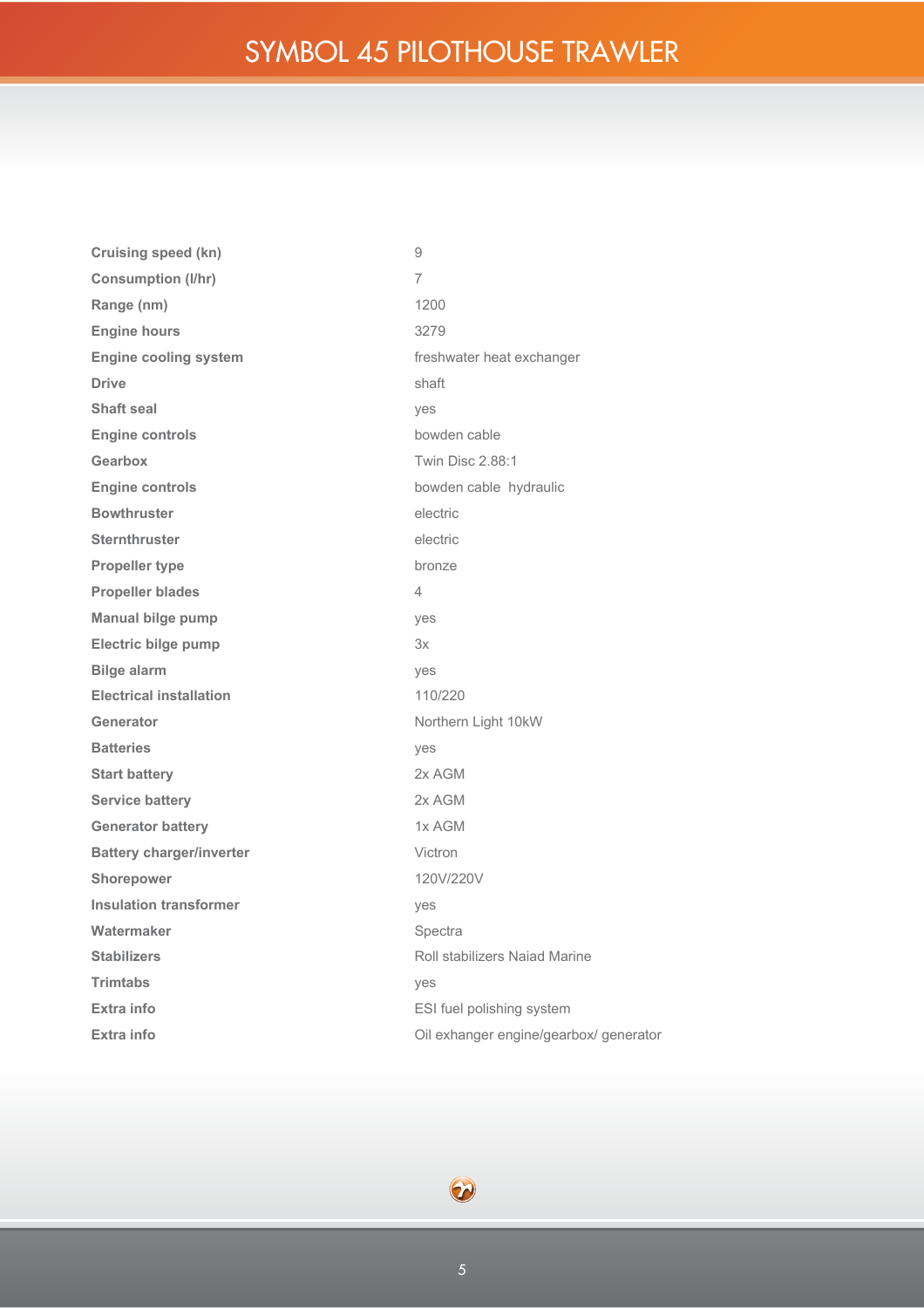#### **NAVIGATION**

| <b>Compass</b>              | Richie                      |
|-----------------------------|-----------------------------|
| <b>Compass on flybridge</b> | Richie                      |
| <b>Electric compass</b>     | on pilot                    |
| <b>VHF</b>                  | Icom                        |
| <b>VHF</b> handheld         | Icom                        |
| <b>Autopilot</b>            | Simrad AP25 & 27 remote fly |
| Rudder angle indicator      | on pilot                    |
| Radar                       | yes                         |
| Radar/GPS/plotter           | Simrad CX 44 & DS 34        |
| <b>AIS transponder</b>      | <b>ICOM MA-500TR</b>        |
| <b>EPIRB</b>                | battery exp. date: 2023     |
| <b>Navigation lights</b>    | yes                         |
| Extra info                  | Iridium Stphone             |

### **EQUIPMENT**

| <b>Fixed windscreen</b> | yes                                 |
|-------------------------|-------------------------------------|
| <b>Bimini</b>           | yes                                 |
| <b>Cockpit table</b>    | yes                                 |
| <b>Cockpit chairs</b>   | yes                                 |
| <b>Bathing platform</b> | yes                                 |
| <b>Boarding ladder</b>  | yes                                 |
| Deck shower             | yes                                 |
| Anchor                  | Delta 25 kg                         |
| Anchor chain            | galvanized                          |
| Anchor 2                | Fortress FX-55 aluminium            |
| Anchor chain            | galvanized chain plus 3 strand rope |
| <b>Windlass</b>         | yes                                 |

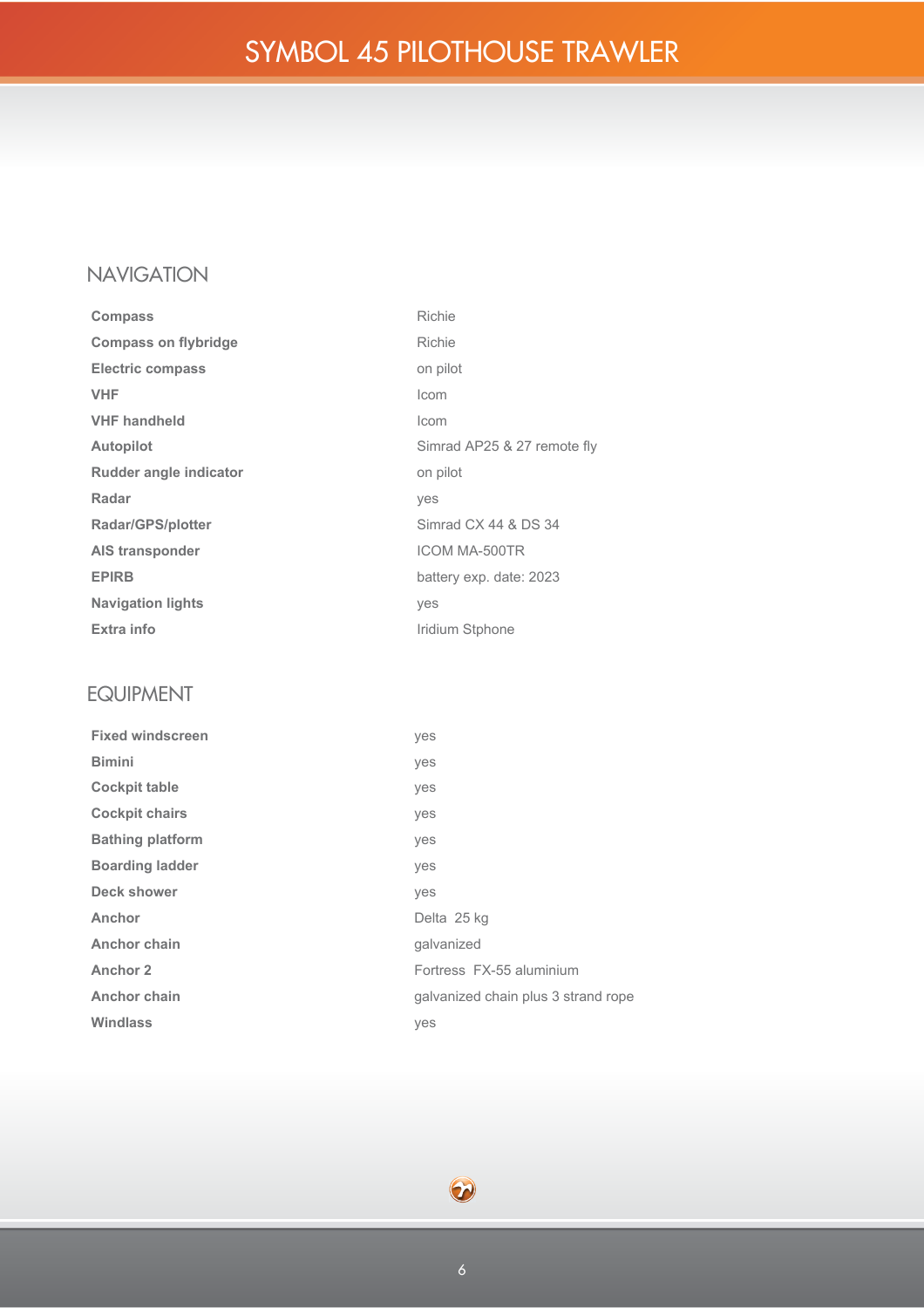| <b>Dinghy</b>               | Archilles                                              |
|-----------------------------|--------------------------------------------------------|
| <b>Outboard</b>             | 9,9 Mercury                                            |
| <b>Deck crane</b>           | on fly                                                 |
| Life raft                   | yes                                                    |
| Life raft (pers)            | 6                                                      |
| Last life raft survey       | needs check                                            |
| Lifejackets                 | yes                                                    |
| Wiper                       | 3x with new engine                                     |
| Horn                        | electric                                               |
| <b>Radar reflector</b>      | yes                                                    |
| <b>Fenders</b>              | yes                                                    |
| <b>Mooring lines</b>        | yes                                                    |
| <b>Spare parts</b>          | yes                                                    |
| <b>TV</b>                   | Philips Matchline in salon, 1 small tv in owners cabin |
| <b>Satellite</b>            | KVH M7                                                 |
| <b>DVD</b> player           | yes                                                    |
| Speakers in salon           | Toshiba                                                |
| Clock - barometer           | yes                                                    |
| Fire extinguisher           | yes                                                    |
| Extinguisher in engine room | yes                                                    |
| <b>Extra info</b>           | new radar reflector                                    |

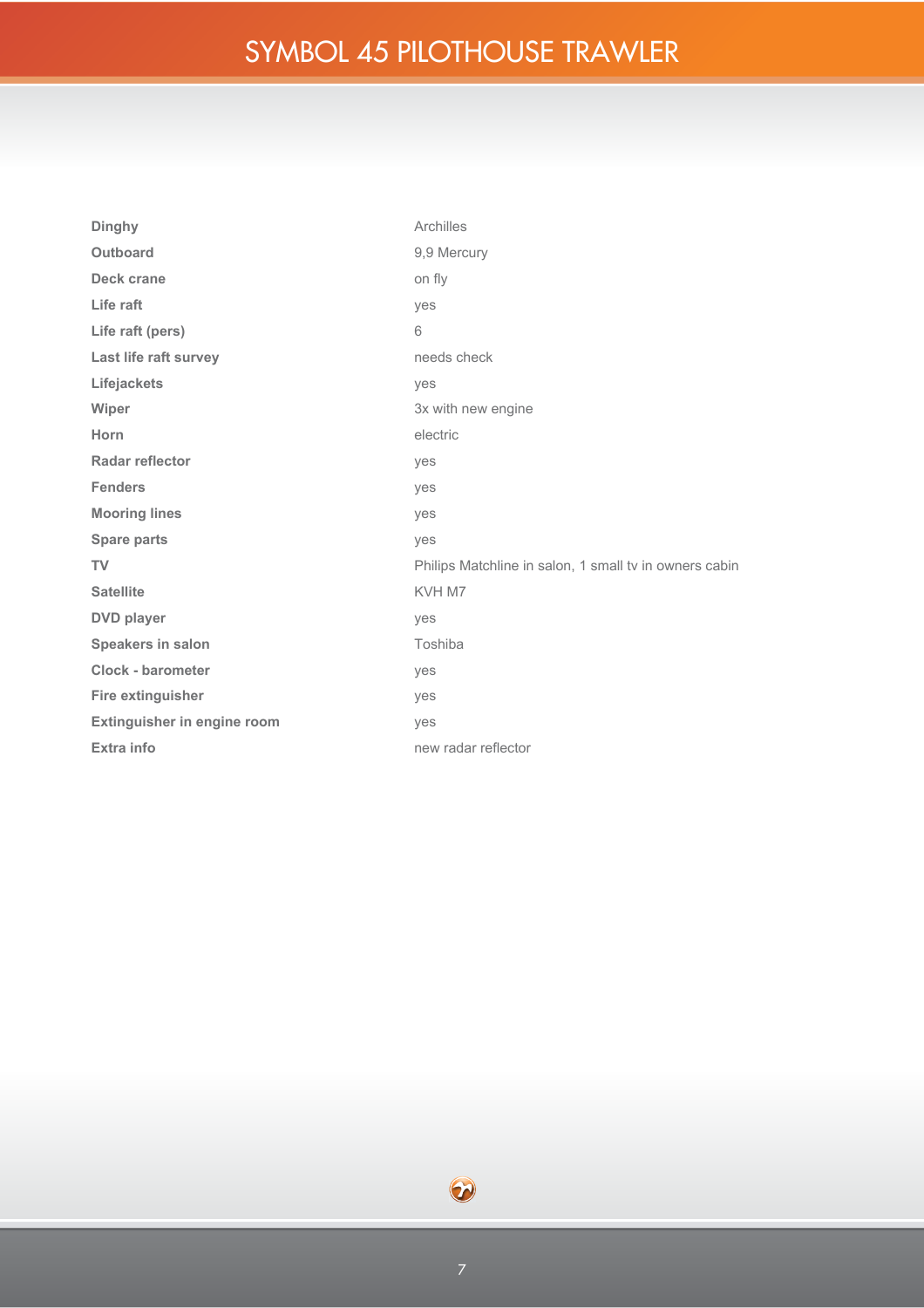# $6 < 0$  % 2 / 3, / 2 7 + 2 8 6 (7 5 \$ : / (5



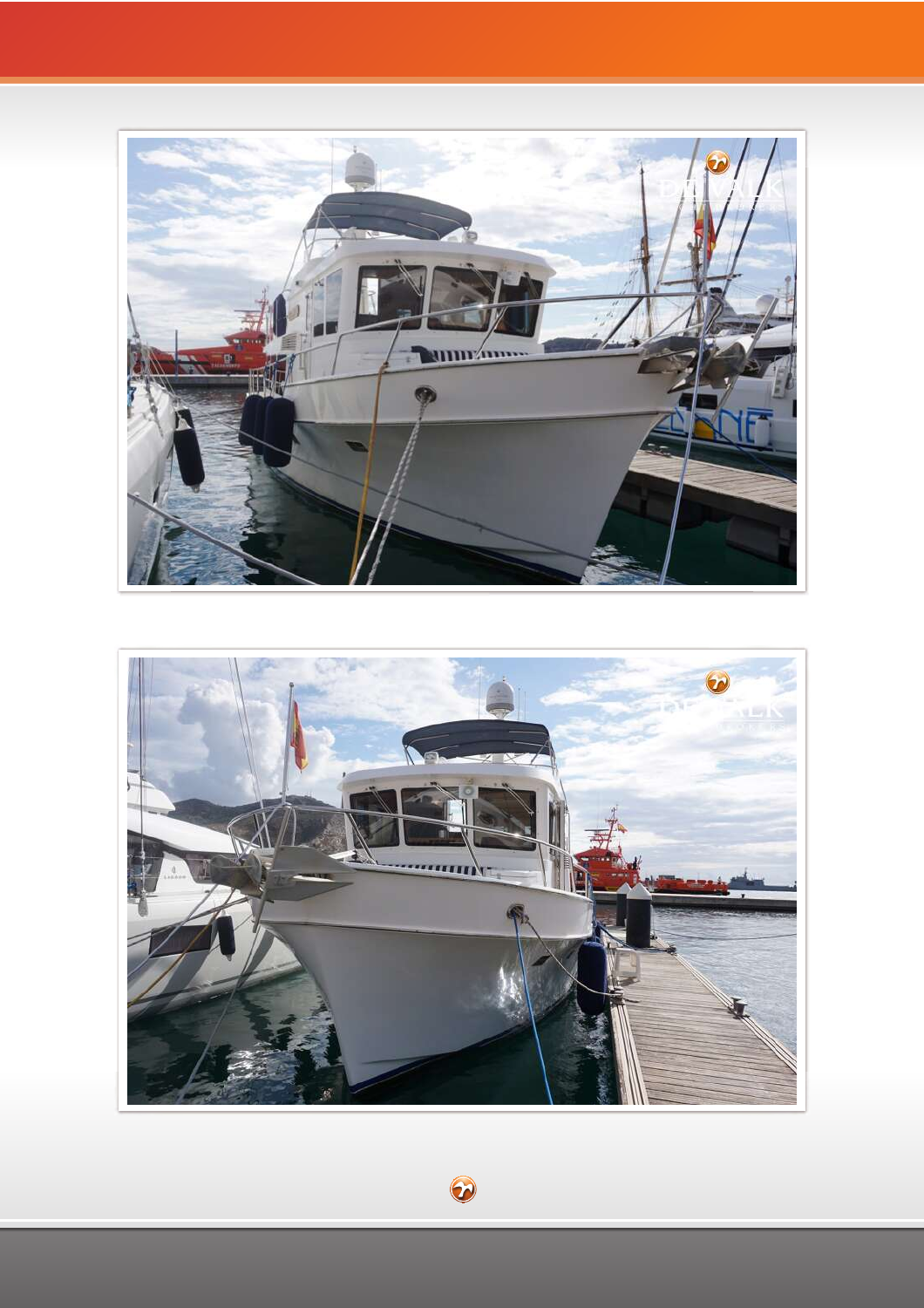| ---- |  |
|------|--|
|      |  |
|      |  |
|      |  |
|      |  |
|      |  |
|      |  |
|      |  |
|      |  |
|      |  |
|      |  |
|      |  |
|      |  |
|      |  |
|      |  |
|      |  |
|      |  |
|      |  |
|      |  |
|      |  |
|      |  |
|      |  |
|      |  |
|      |  |
|      |  |
|      |  |
|      |  |
|      |  |
|      |  |
|      |  |
|      |  |
|      |  |
|      |  |
|      |  |
|      |  |
|      |  |
|      |  |
|      |  |
|      |  |
|      |  |
|      |  |
|      |  |
|      |  |
|      |  |
|      |  |
|      |  |
|      |  |
|      |  |
|      |  |
|      |  |
|      |  |
|      |  |
|      |  |
|      |  |
|      |  |
|      |  |
|      |  |
|      |  |
|      |  |

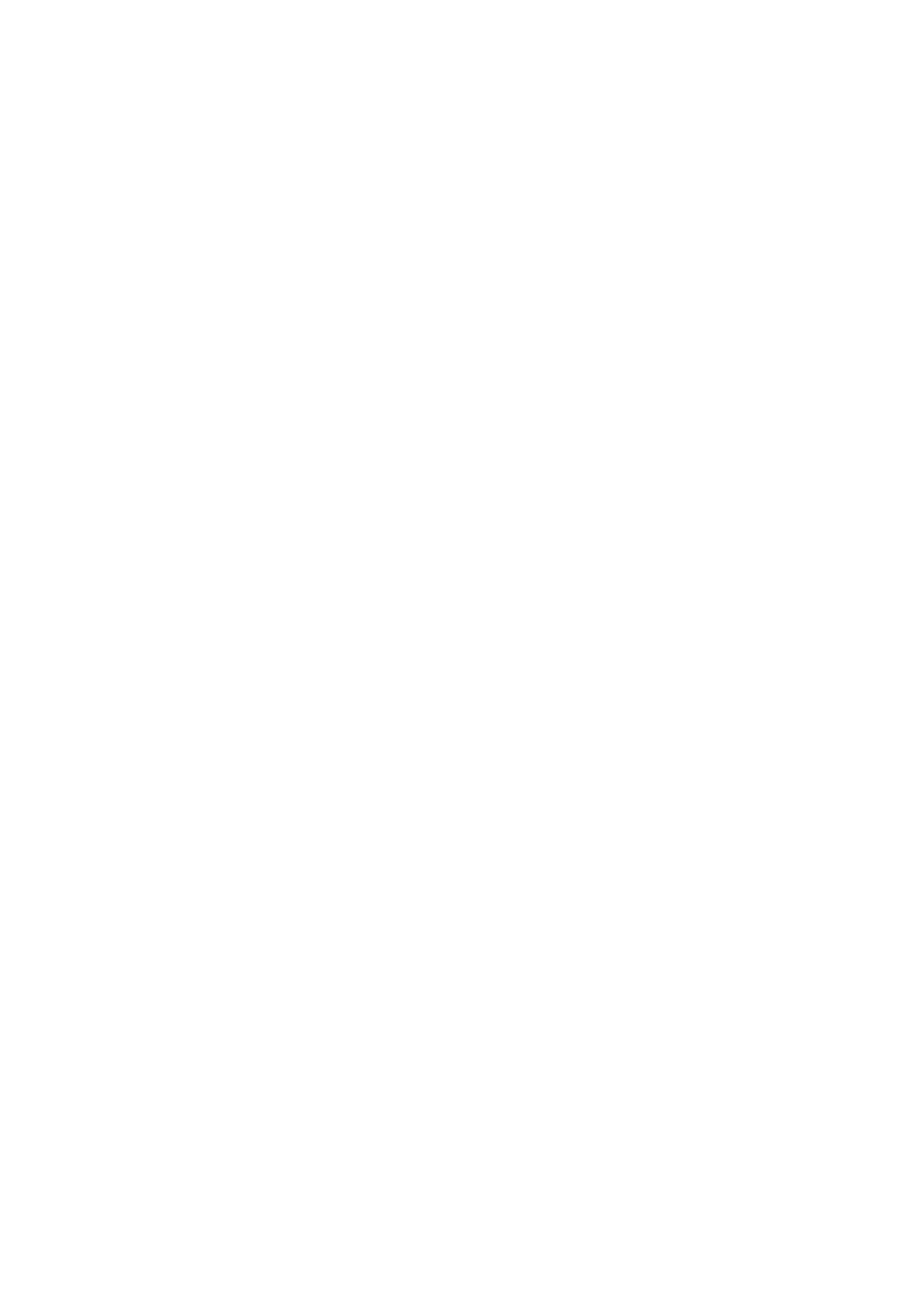| ---- |  |
|------|--|
|      |  |
|      |  |
|      |  |
|      |  |
|      |  |
|      |  |
|      |  |
|      |  |
|      |  |
|      |  |
|      |  |
|      |  |
|      |  |
|      |  |
|      |  |
|      |  |
|      |  |
|      |  |
|      |  |
|      |  |
|      |  |
|      |  |
|      |  |
|      |  |
|      |  |
|      |  |
|      |  |
|      |  |
|      |  |
|      |  |
|      |  |
|      |  |
|      |  |
|      |  |
|      |  |
|      |  |
|      |  |
|      |  |
|      |  |
|      |  |
|      |  |
|      |  |
|      |  |
|      |  |
|      |  |
|      |  |
|      |  |
|      |  |
|      |  |
|      |  |
|      |  |
|      |  |
|      |  |
|      |  |
|      |  |
|      |  |
|      |  |
|      |  |

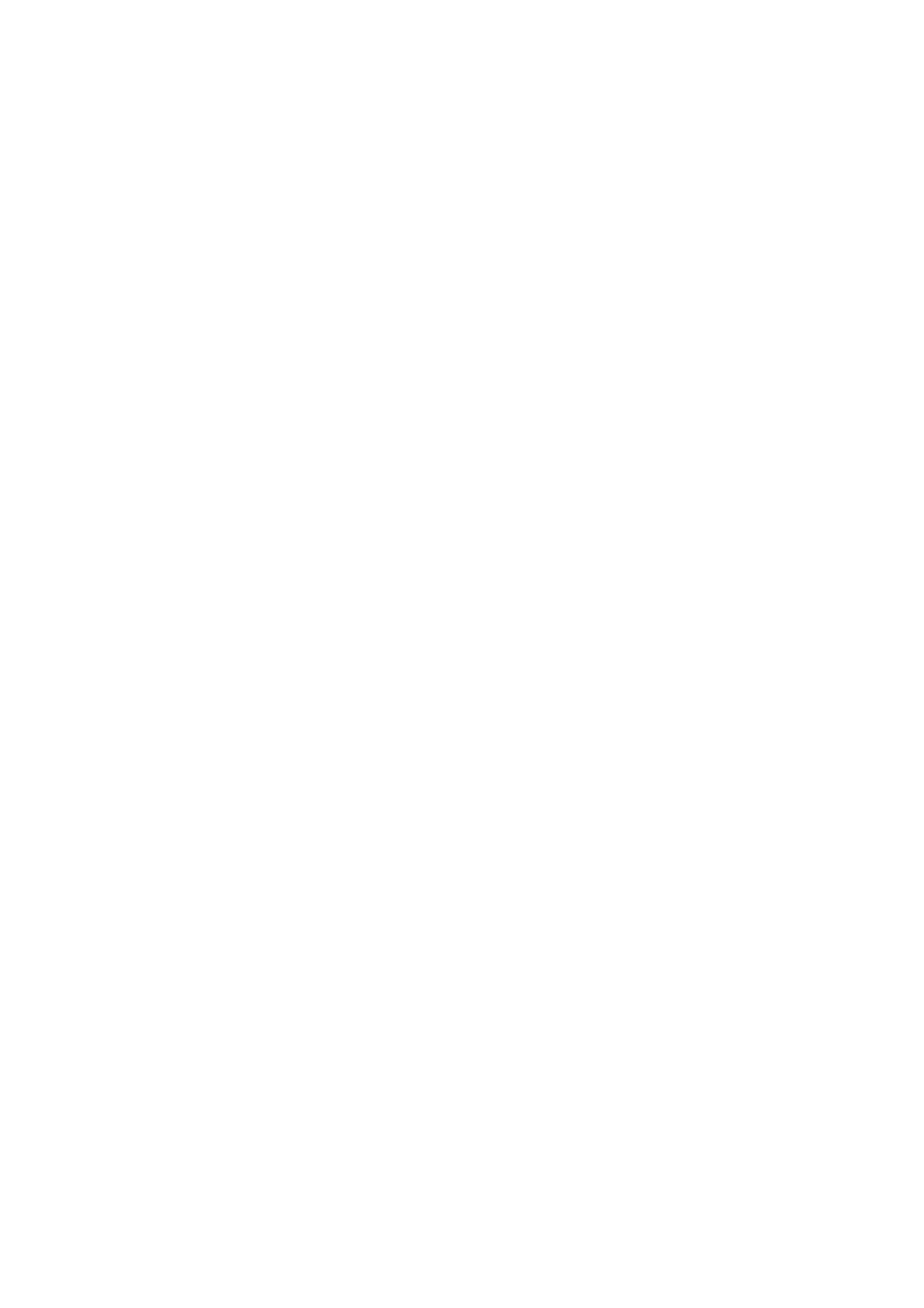| ---- |  |
|------|--|
|      |  |
|      |  |
|      |  |
|      |  |
|      |  |
|      |  |
|      |  |
|      |  |
|      |  |
|      |  |
|      |  |
|      |  |
|      |  |
|      |  |
|      |  |
|      |  |
|      |  |
|      |  |
|      |  |
|      |  |
|      |  |
|      |  |
|      |  |
|      |  |
|      |  |
|      |  |
|      |  |
|      |  |
|      |  |
|      |  |
|      |  |
|      |  |
|      |  |
|      |  |
|      |  |
|      |  |
|      |  |
|      |  |
|      |  |
|      |  |
|      |  |
|      |  |
|      |  |
|      |  |
|      |  |
|      |  |
|      |  |
|      |  |
|      |  |
|      |  |
|      |  |
|      |  |
|      |  |
|      |  |
|      |  |
|      |  |
|      |  |
|      |  |

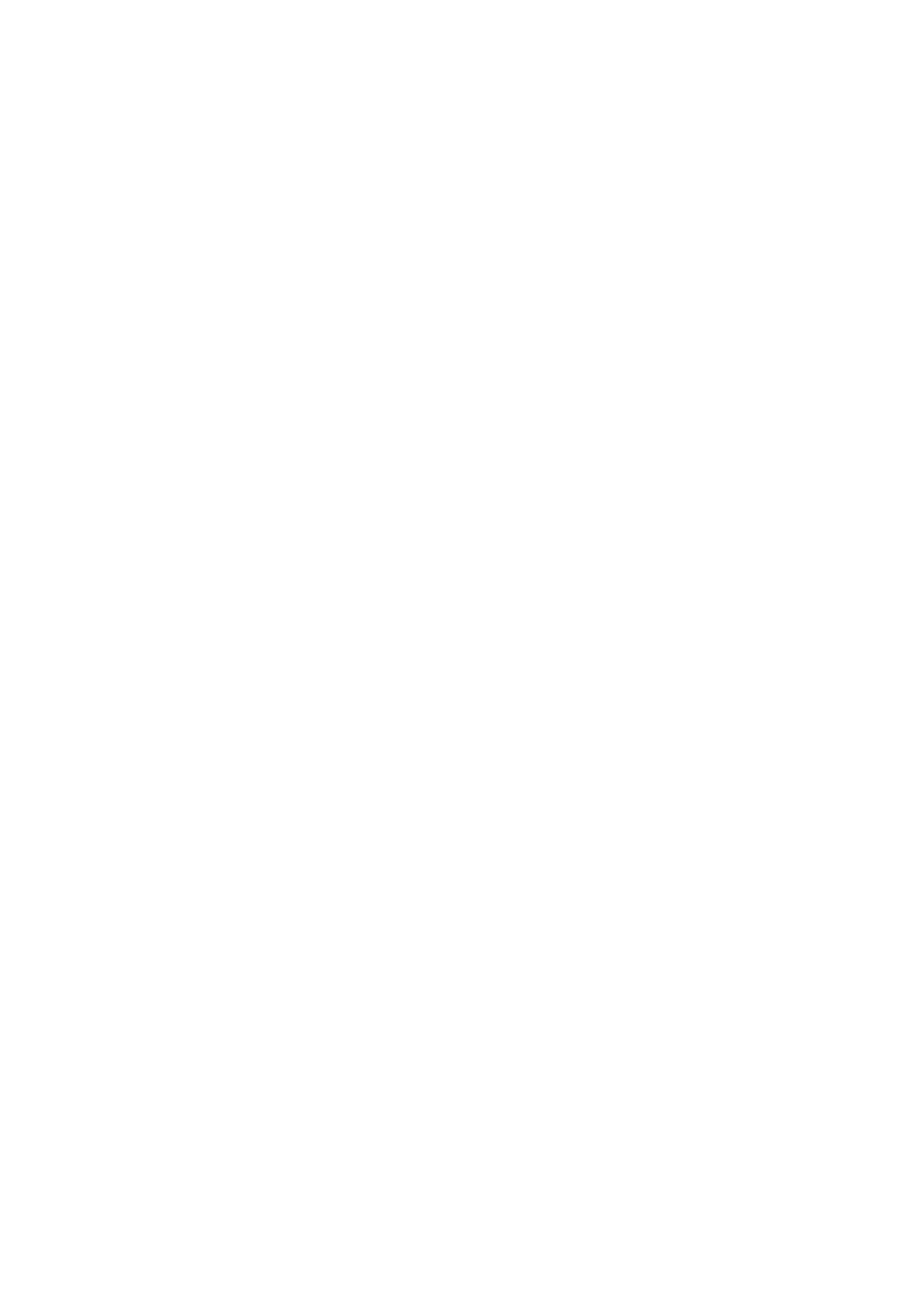| ---- |  |
|------|--|
|      |  |
|      |  |
|      |  |
|      |  |
|      |  |
|      |  |
|      |  |
|      |  |
|      |  |
|      |  |
|      |  |
|      |  |
|      |  |
|      |  |
|      |  |
|      |  |
|      |  |
|      |  |
|      |  |
|      |  |
|      |  |
|      |  |
|      |  |
|      |  |
|      |  |
|      |  |
|      |  |
|      |  |
|      |  |
|      |  |
|      |  |
|      |  |
|      |  |
|      |  |
|      |  |
|      |  |
|      |  |
|      |  |
|      |  |
|      |  |
|      |  |
|      |  |
|      |  |
|      |  |
|      |  |
|      |  |
|      |  |
|      |  |
|      |  |
|      |  |
|      |  |
|      |  |
|      |  |
|      |  |
|      |  |
|      |  |
|      |  |
|      |  |

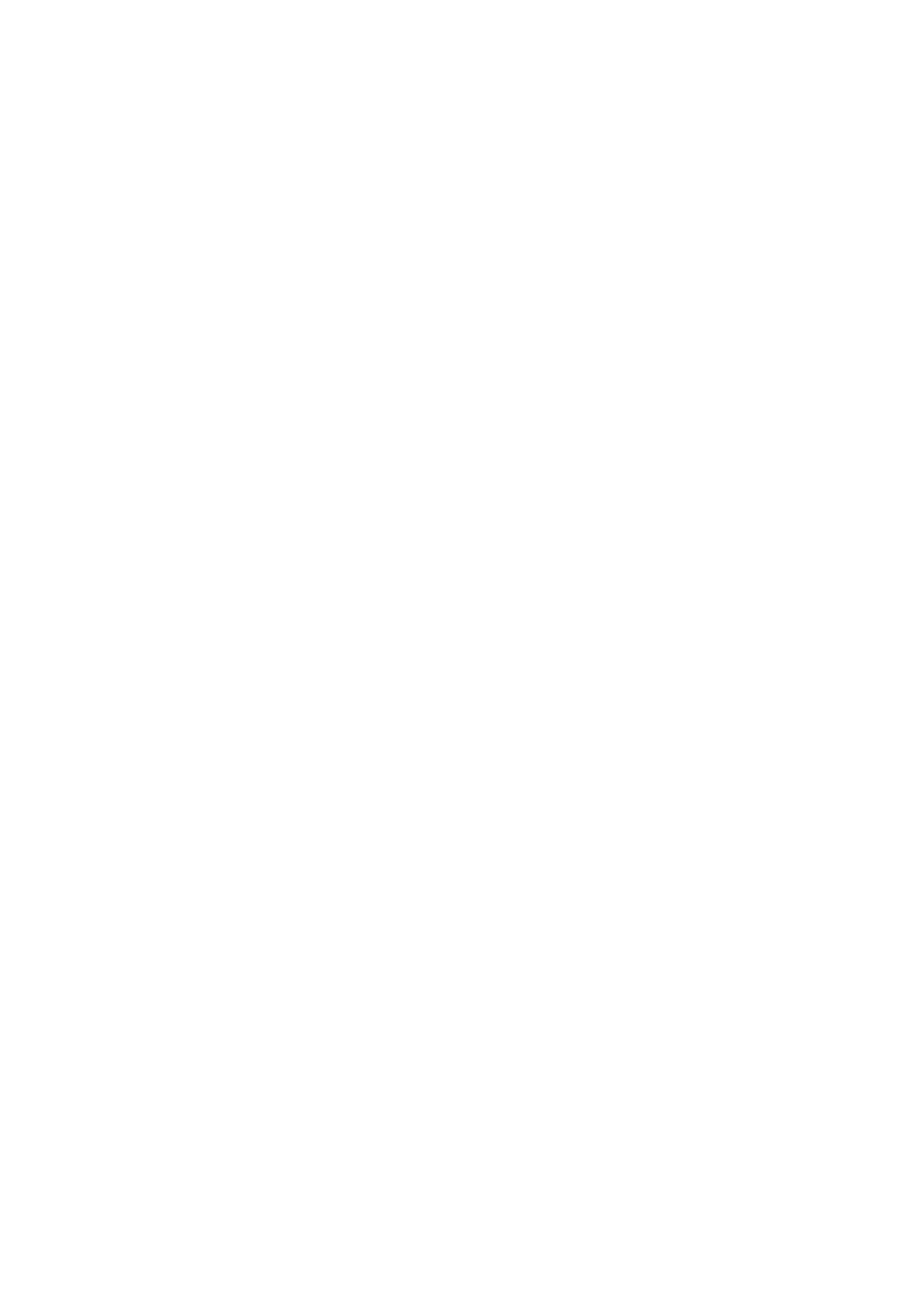| ---- |  |
|------|--|
|      |  |
|      |  |
|      |  |
|      |  |
|      |  |
|      |  |
|      |  |
|      |  |
|      |  |
|      |  |
|      |  |
|      |  |
|      |  |
|      |  |
|      |  |
|      |  |
|      |  |
|      |  |
|      |  |
|      |  |
|      |  |
|      |  |
|      |  |
|      |  |
|      |  |
|      |  |
|      |  |
|      |  |
|      |  |
|      |  |
|      |  |
|      |  |
|      |  |
|      |  |
|      |  |
|      |  |
|      |  |
|      |  |
|      |  |
|      |  |
|      |  |
|      |  |
|      |  |
|      |  |
|      |  |
|      |  |
|      |  |
|      |  |
|      |  |
|      |  |
|      |  |
|      |  |
|      |  |
|      |  |
|      |  |
|      |  |
|      |  |
|      |  |

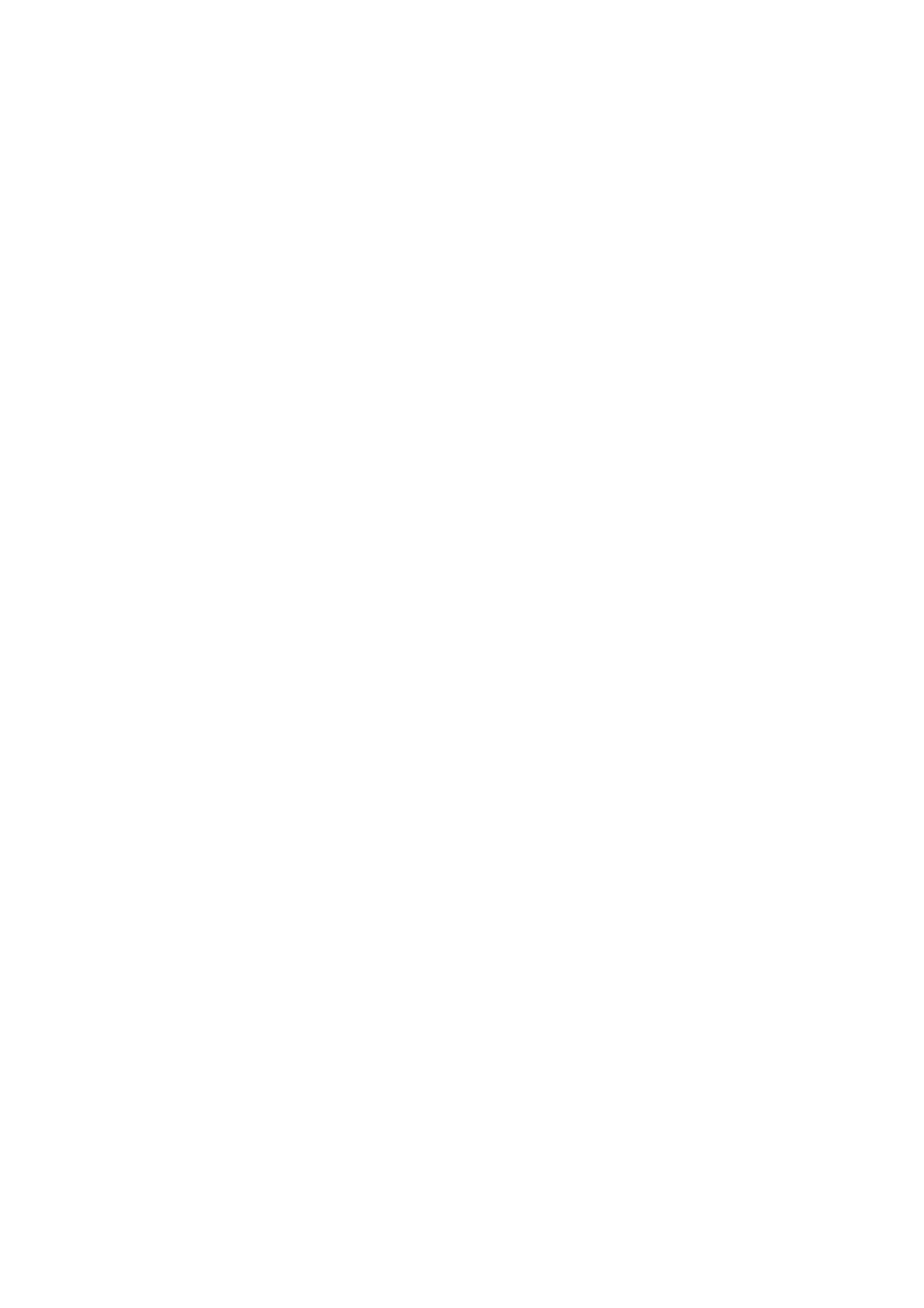| ---- |  |
|------|--|
|      |  |
|      |  |
|      |  |
|      |  |
|      |  |
|      |  |
|      |  |
|      |  |
|      |  |
|      |  |
|      |  |
|      |  |
|      |  |
|      |  |
|      |  |
|      |  |
|      |  |
|      |  |
|      |  |
|      |  |
|      |  |
|      |  |
|      |  |
|      |  |
|      |  |
|      |  |
|      |  |
|      |  |
|      |  |
|      |  |
|      |  |
|      |  |
|      |  |
|      |  |
|      |  |
|      |  |
|      |  |
|      |  |
|      |  |
|      |  |
|      |  |
|      |  |
|      |  |
|      |  |
|      |  |
|      |  |
|      |  |
|      |  |
|      |  |
|      |  |
|      |  |
|      |  |
|      |  |
|      |  |
|      |  |
|      |  |
|      |  |
|      |  |

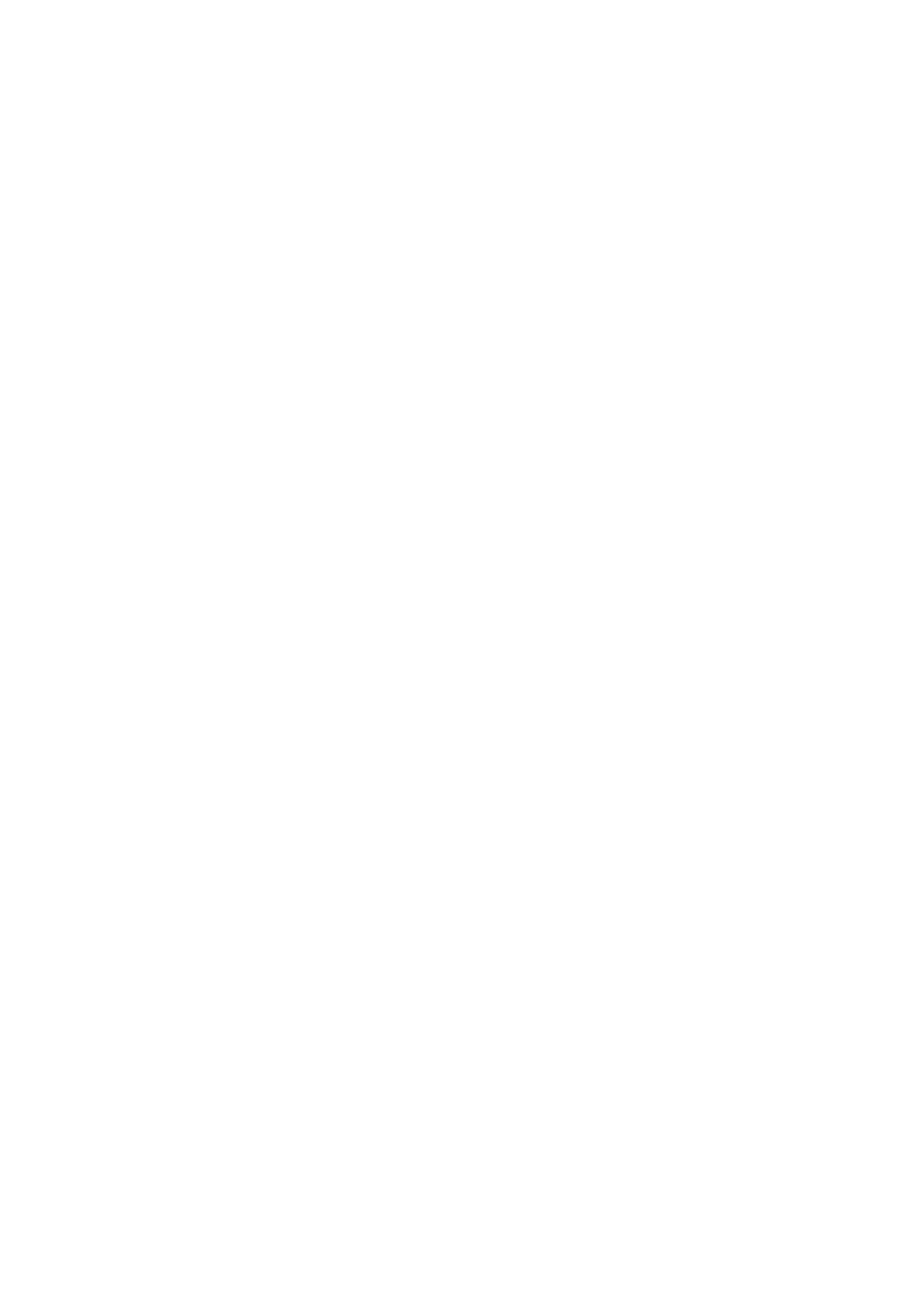| ---- |  |
|------|--|
|      |  |
|      |  |
|      |  |
|      |  |
|      |  |
|      |  |
|      |  |
|      |  |
|      |  |
|      |  |
|      |  |
|      |  |
|      |  |
|      |  |
|      |  |
|      |  |
|      |  |
|      |  |
|      |  |
|      |  |
|      |  |
|      |  |
|      |  |
|      |  |
|      |  |
|      |  |
|      |  |
|      |  |
|      |  |
|      |  |
|      |  |
|      |  |
|      |  |
|      |  |
|      |  |
|      |  |
|      |  |
|      |  |
|      |  |
|      |  |
|      |  |
|      |  |
|      |  |
|      |  |
|      |  |
|      |  |
|      |  |
|      |  |
|      |  |
|      |  |
|      |  |
|      |  |
|      |  |
|      |  |
|      |  |
|      |  |
|      |  |
|      |  |

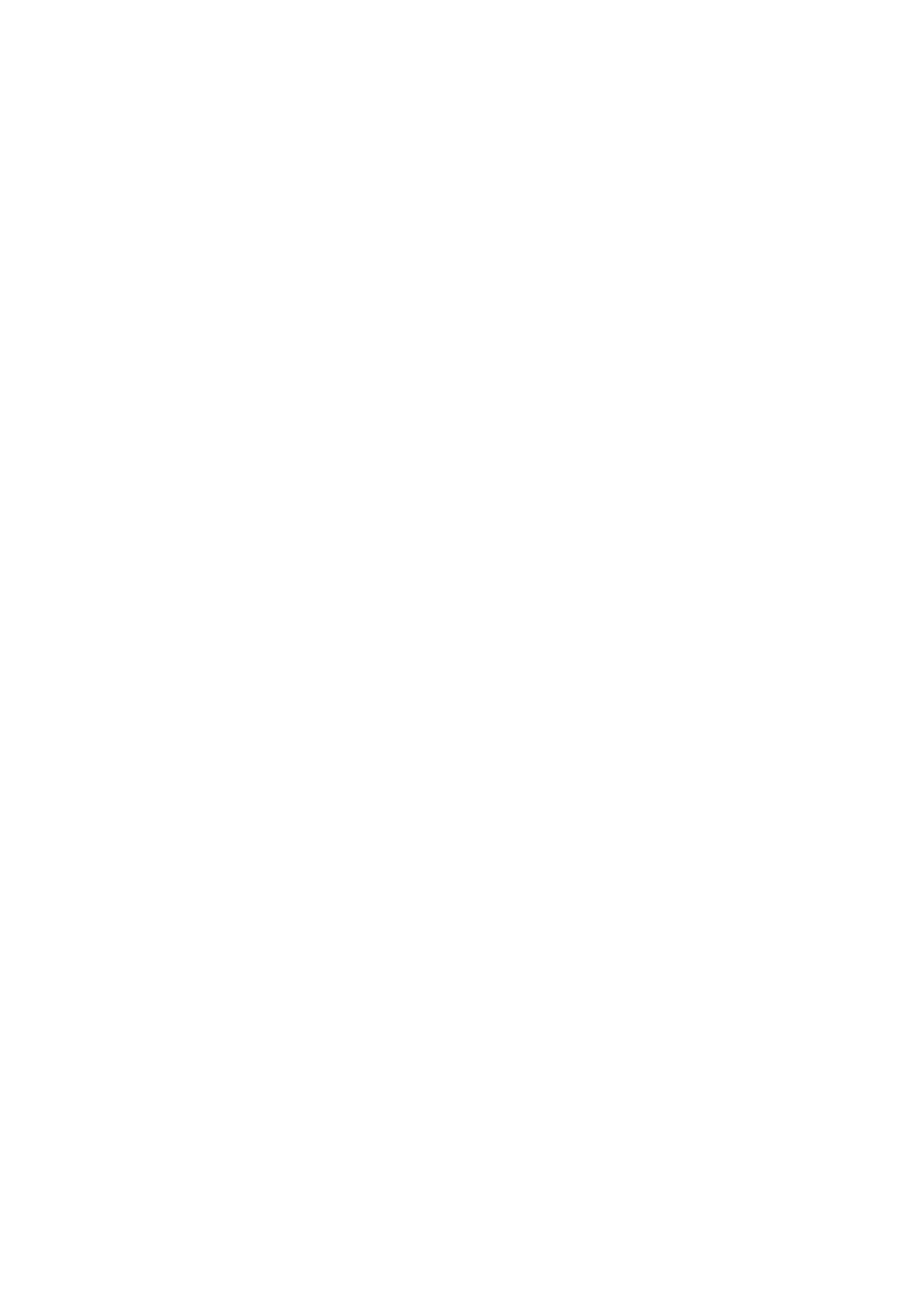| ---- |  |
|------|--|
|      |  |
|      |  |
|      |  |
|      |  |
|      |  |
|      |  |
|      |  |
|      |  |
|      |  |
|      |  |
|      |  |
|      |  |
|      |  |
|      |  |
|      |  |
|      |  |
|      |  |
|      |  |
|      |  |
|      |  |
|      |  |
|      |  |
|      |  |
|      |  |
|      |  |
|      |  |
|      |  |
|      |  |
|      |  |
|      |  |
|      |  |
|      |  |
|      |  |
|      |  |
|      |  |
|      |  |
|      |  |
|      |  |
|      |  |
|      |  |
|      |  |
|      |  |
|      |  |
|      |  |
|      |  |
|      |  |
|      |  |
|      |  |
|      |  |
|      |  |
|      |  |
|      |  |
|      |  |
|      |  |
|      |  |
|      |  |
|      |  |
|      |  |

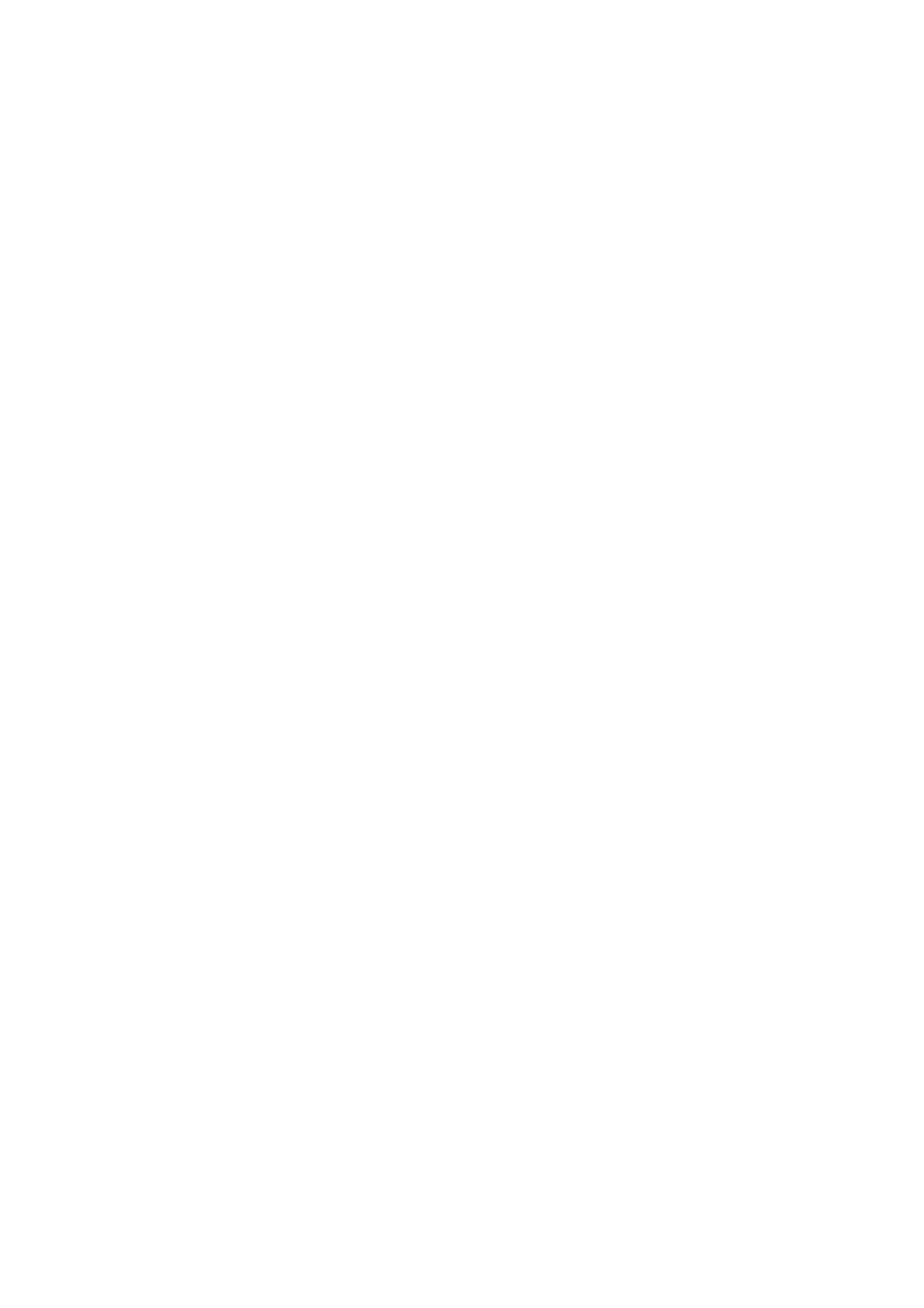| ---- |  |
|------|--|
|      |  |
|      |  |
|      |  |
|      |  |
|      |  |
|      |  |
|      |  |
|      |  |
|      |  |
|      |  |
|      |  |
|      |  |
|      |  |
|      |  |
|      |  |
|      |  |
|      |  |
|      |  |
|      |  |
|      |  |
|      |  |
|      |  |
|      |  |
|      |  |
|      |  |
|      |  |
|      |  |
|      |  |
|      |  |
|      |  |
|      |  |
|      |  |
|      |  |
|      |  |
|      |  |
|      |  |
|      |  |
|      |  |
|      |  |
|      |  |
|      |  |
|      |  |
|      |  |
|      |  |
|      |  |
|      |  |
|      |  |
|      |  |
|      |  |
|      |  |
|      |  |
|      |  |
|      |  |
|      |  |
|      |  |
|      |  |
|      |  |
|      |  |

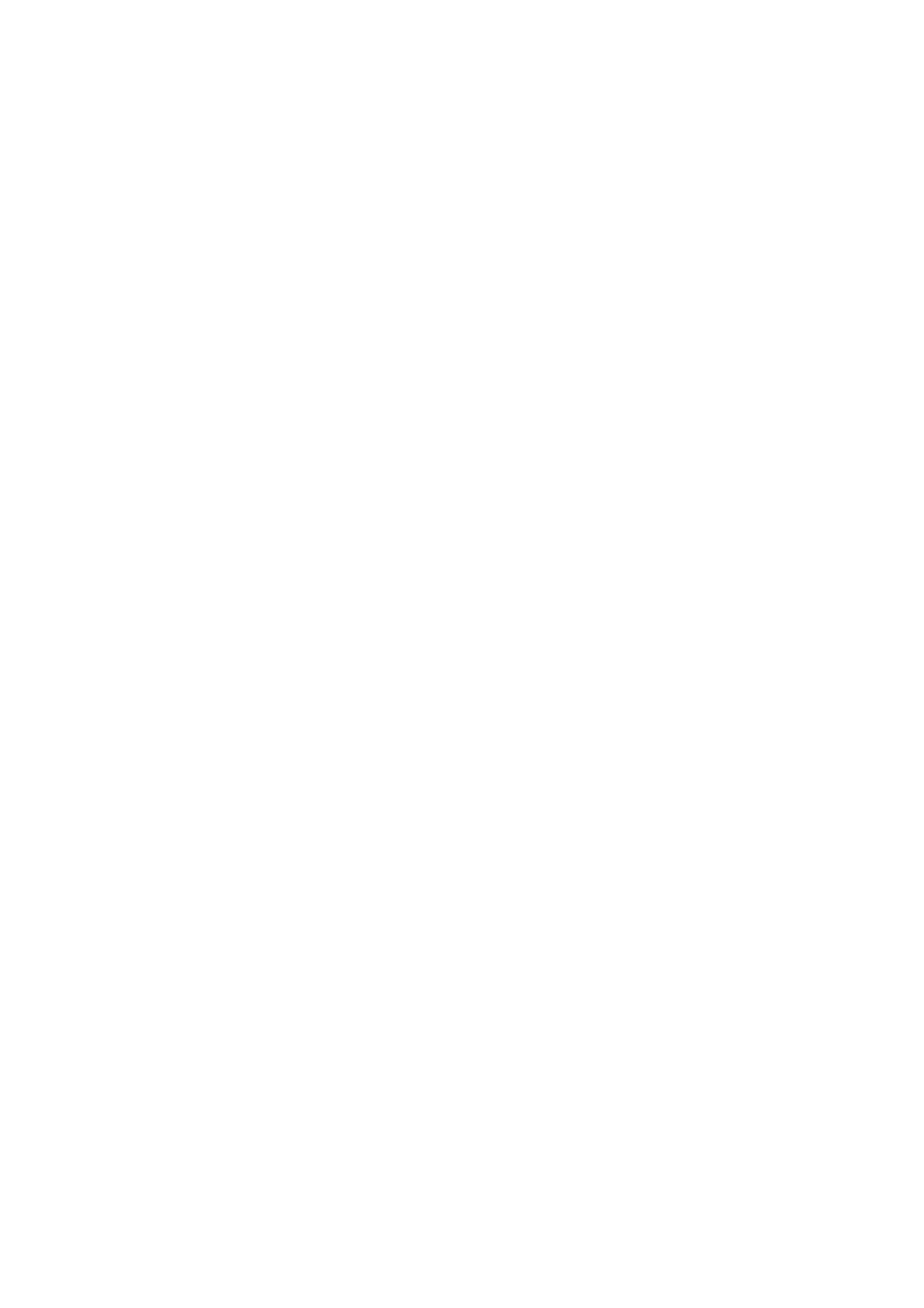| ---- |  |
|------|--|
|      |  |
|      |  |
|      |  |
|      |  |
|      |  |
|      |  |
|      |  |
|      |  |
|      |  |
|      |  |
|      |  |
|      |  |
|      |  |
|      |  |
|      |  |
|      |  |
|      |  |
|      |  |
|      |  |
|      |  |
|      |  |
|      |  |
|      |  |
|      |  |
|      |  |
|      |  |
|      |  |
|      |  |
|      |  |
|      |  |
|      |  |
|      |  |
|      |  |
|      |  |
|      |  |
|      |  |
|      |  |
|      |  |
|      |  |
|      |  |
|      |  |
|      |  |
|      |  |
|      |  |
|      |  |
|      |  |
|      |  |
|      |  |
|      |  |
|      |  |
|      |  |
|      |  |
|      |  |
|      |  |
|      |  |
|      |  |
|      |  |
|      |  |

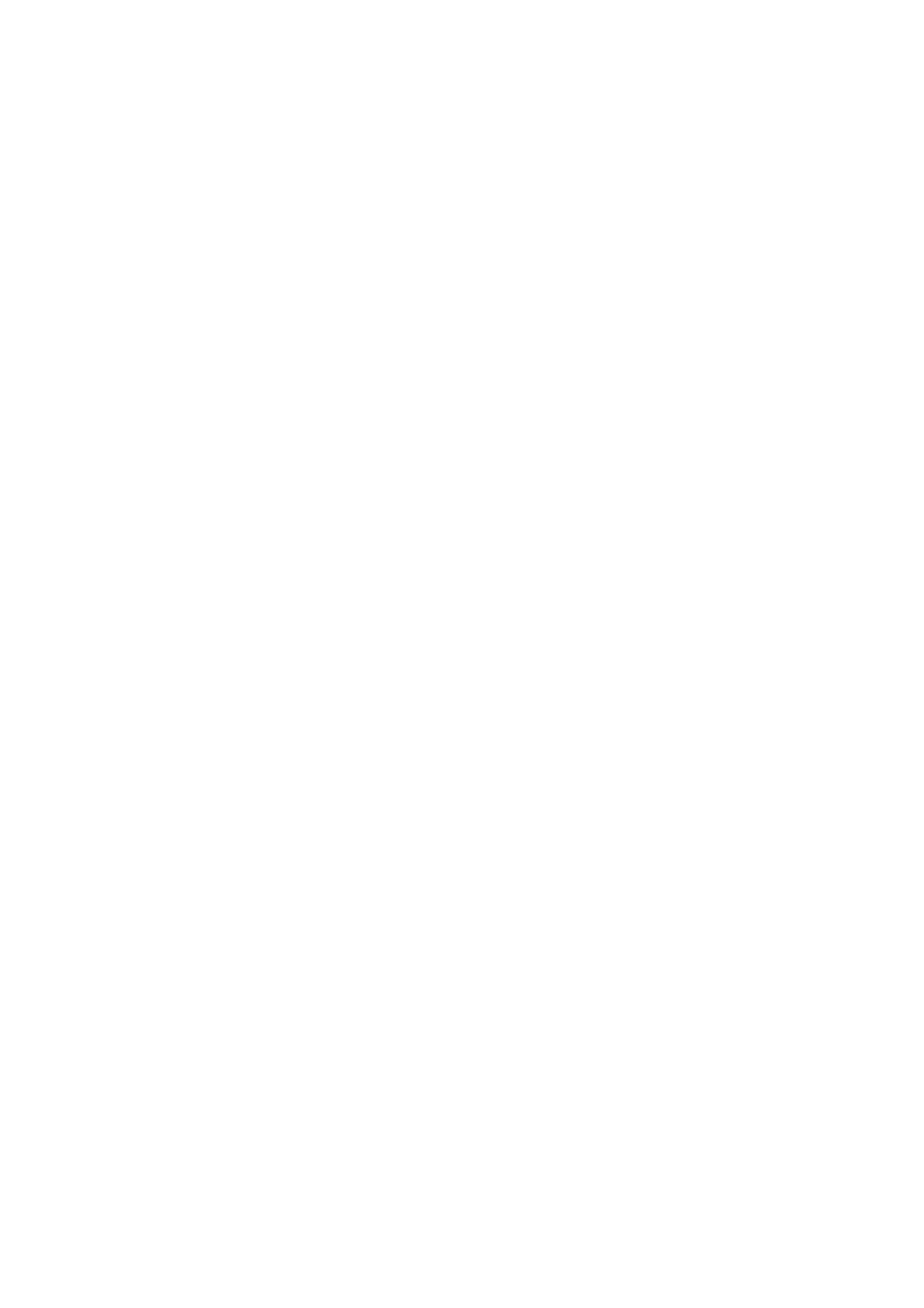| ---- |  |
|------|--|
|      |  |
|      |  |
|      |  |
|      |  |
|      |  |
|      |  |
|      |  |
|      |  |
|      |  |
|      |  |
|      |  |
|      |  |
|      |  |
|      |  |
|      |  |
|      |  |
|      |  |
|      |  |
|      |  |
|      |  |
|      |  |
|      |  |
|      |  |
|      |  |
|      |  |
|      |  |
|      |  |
|      |  |
|      |  |
|      |  |
|      |  |
|      |  |
|      |  |
|      |  |
|      |  |
|      |  |
|      |  |
|      |  |
|      |  |
|      |  |
|      |  |
|      |  |
|      |  |
|      |  |
|      |  |
|      |  |
|      |  |
|      |  |
|      |  |
|      |  |
|      |  |
|      |  |
|      |  |
|      |  |
|      |  |
|      |  |
|      |  |
|      |  |

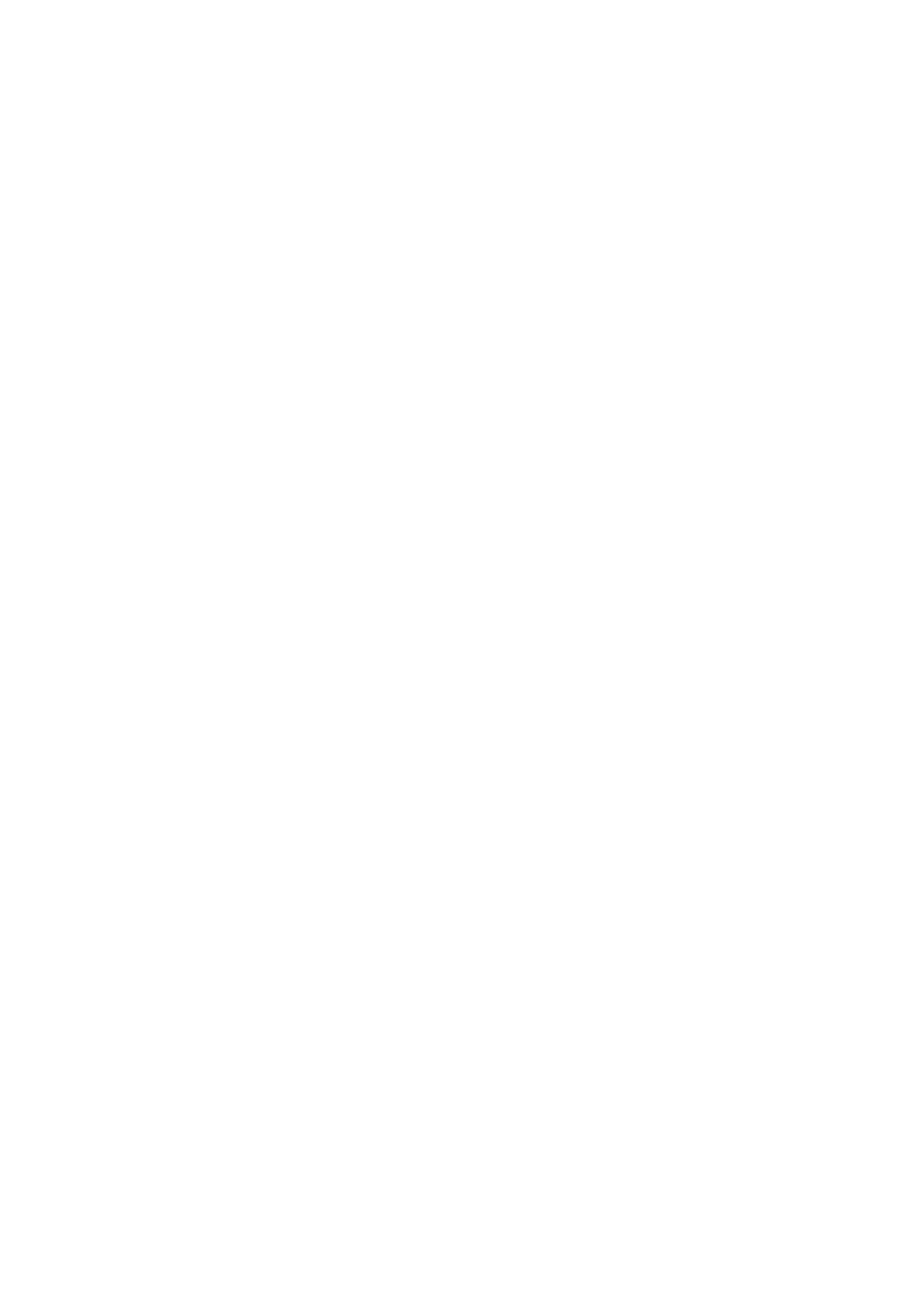| ---- |  |
|------|--|
|      |  |
|      |  |
|      |  |
|      |  |
|      |  |
|      |  |
|      |  |
|      |  |
|      |  |
|      |  |
|      |  |
|      |  |
|      |  |
|      |  |
|      |  |
|      |  |
|      |  |
|      |  |
|      |  |
|      |  |
|      |  |
|      |  |
|      |  |
|      |  |
|      |  |
|      |  |
|      |  |
|      |  |
|      |  |
|      |  |
|      |  |
|      |  |
|      |  |
|      |  |
|      |  |
|      |  |
|      |  |
|      |  |
|      |  |
|      |  |
|      |  |
|      |  |
|      |  |
|      |  |
|      |  |
|      |  |
|      |  |
|      |  |
|      |  |
|      |  |
|      |  |
|      |  |
|      |  |
|      |  |
|      |  |
|      |  |
|      |  |
|      |  |

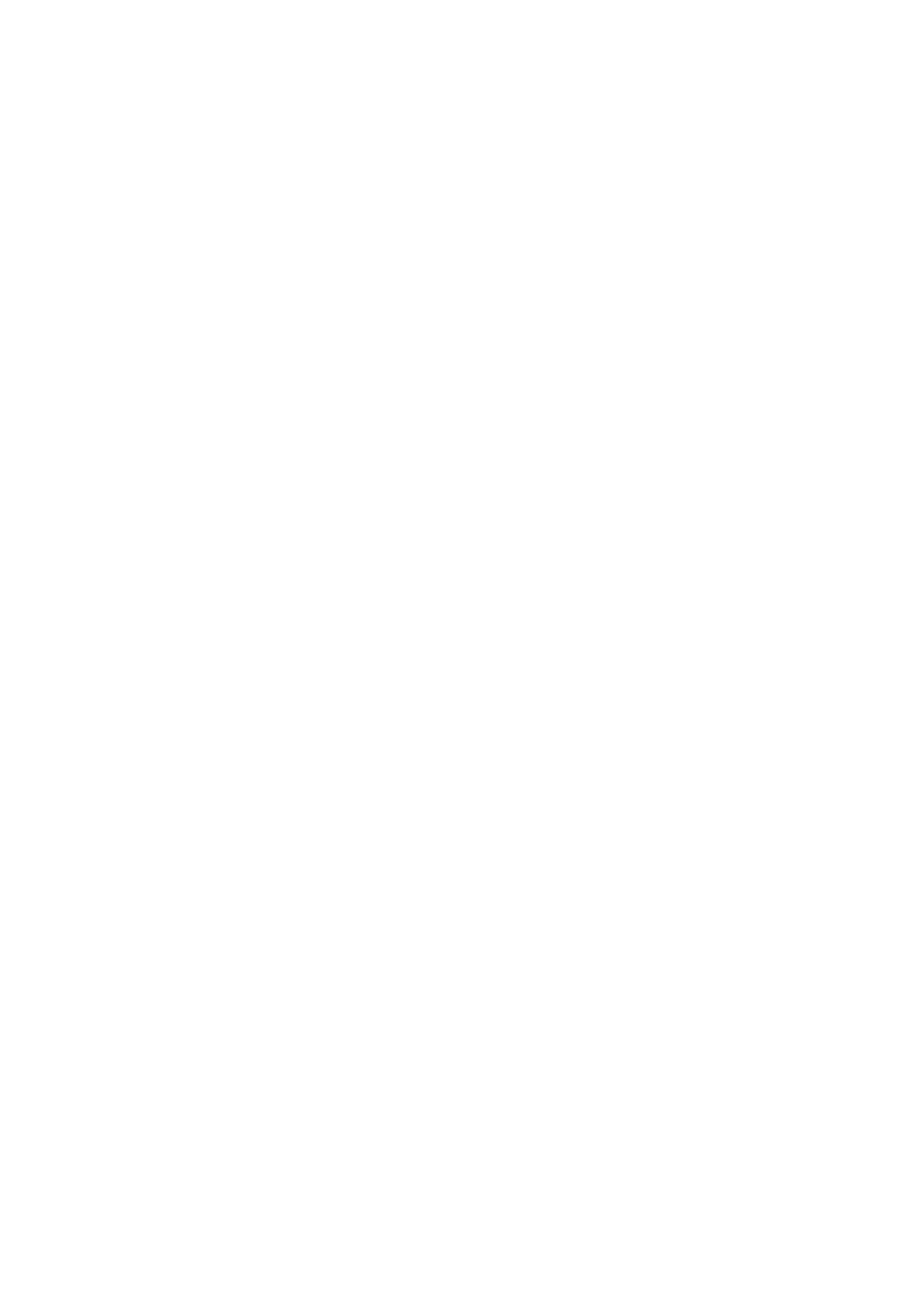| ---- |  |
|------|--|
|      |  |
|      |  |
|      |  |
|      |  |
|      |  |
|      |  |
|      |  |
|      |  |
|      |  |
|      |  |
|      |  |
|      |  |
|      |  |
|      |  |
|      |  |
|      |  |
|      |  |
|      |  |
|      |  |
|      |  |
|      |  |
|      |  |
|      |  |
|      |  |
|      |  |
|      |  |
|      |  |
|      |  |
|      |  |
|      |  |
|      |  |
|      |  |
|      |  |
|      |  |
|      |  |
|      |  |
|      |  |
|      |  |
|      |  |
|      |  |
|      |  |
|      |  |
|      |  |
|      |  |
|      |  |
|      |  |
|      |  |
|      |  |
|      |  |
|      |  |
|      |  |
|      |  |
|      |  |
|      |  |
|      |  |
|      |  |
|      |  |
|      |  |

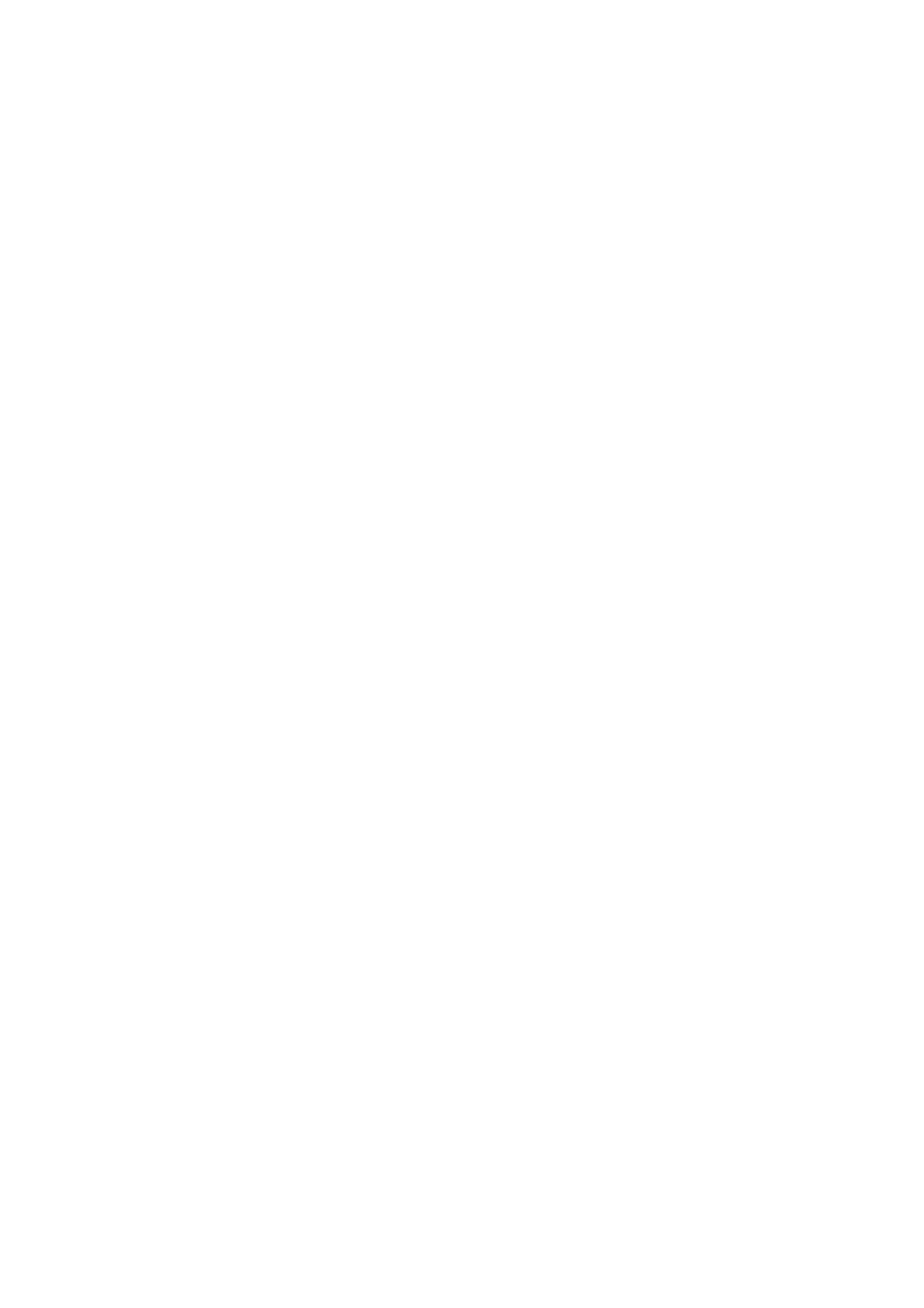| ---- |  |
|------|--|
|      |  |
|      |  |
|      |  |
|      |  |
|      |  |
|      |  |
|      |  |
|      |  |
|      |  |
|      |  |
|      |  |
|      |  |
|      |  |
|      |  |
|      |  |
|      |  |
|      |  |
|      |  |
|      |  |
|      |  |
|      |  |
|      |  |
|      |  |
|      |  |
|      |  |
|      |  |
|      |  |
|      |  |
|      |  |
|      |  |
|      |  |
|      |  |
|      |  |
|      |  |
|      |  |
|      |  |
|      |  |
|      |  |
|      |  |
|      |  |
|      |  |
|      |  |
|      |  |
|      |  |
|      |  |
|      |  |
|      |  |
|      |  |
|      |  |
|      |  |
|      |  |
|      |  |
|      |  |
|      |  |
|      |  |
|      |  |
|      |  |
|      |  |

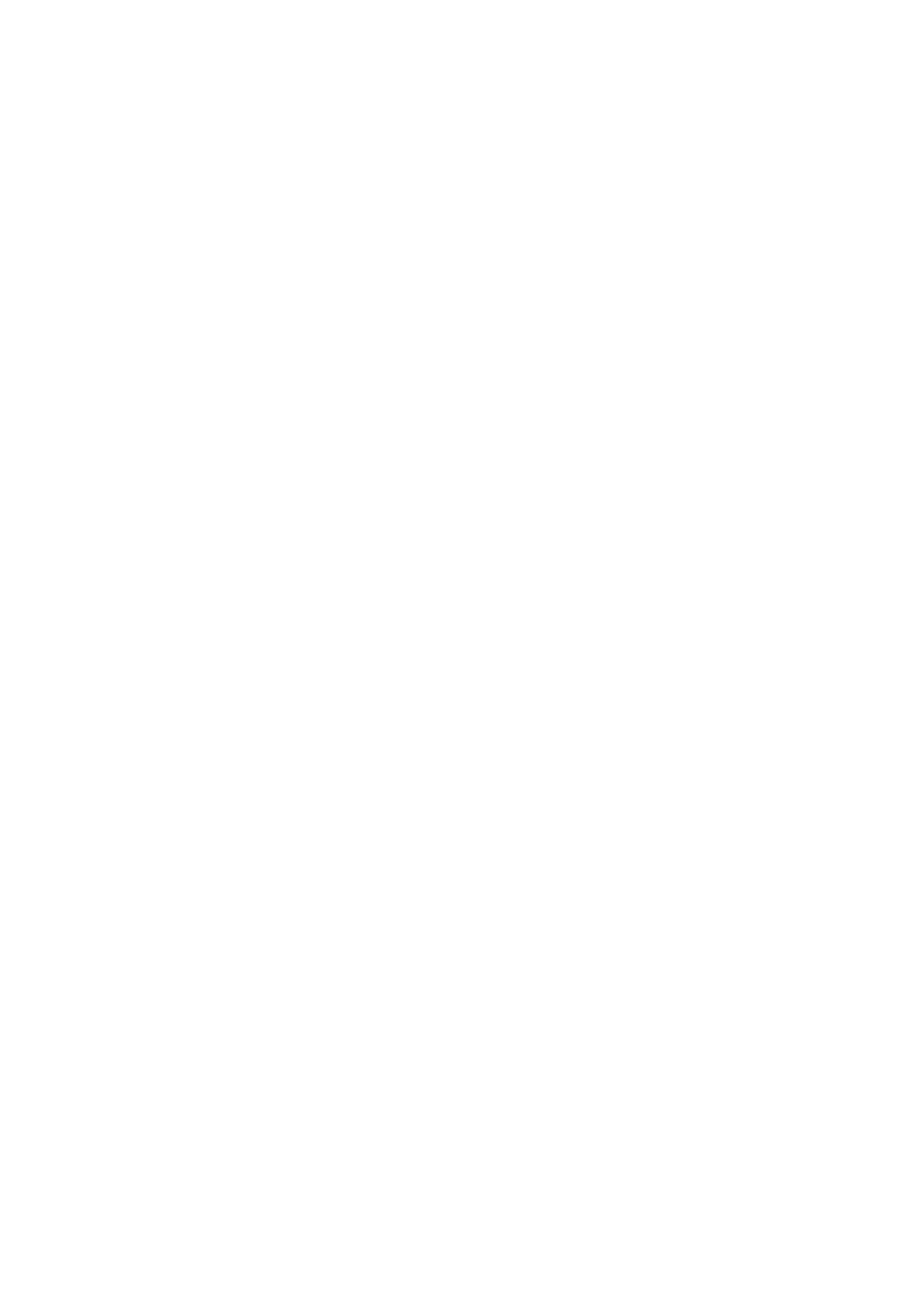| ---- |  |
|------|--|
|      |  |
|      |  |
|      |  |
|      |  |
|      |  |
|      |  |
|      |  |
|      |  |
|      |  |
|      |  |
|      |  |
|      |  |
|      |  |
|      |  |
|      |  |
|      |  |
|      |  |
|      |  |
|      |  |
|      |  |
|      |  |
|      |  |
|      |  |
|      |  |
|      |  |
|      |  |
|      |  |
|      |  |
|      |  |
|      |  |
|      |  |
|      |  |
|      |  |
|      |  |
|      |  |
|      |  |
|      |  |
|      |  |
|      |  |
|      |  |
|      |  |
|      |  |
|      |  |
|      |  |
|      |  |
|      |  |
|      |  |
|      |  |
|      |  |
|      |  |
|      |  |
|      |  |
|      |  |
|      |  |
|      |  |
|      |  |
|      |  |
|      |  |

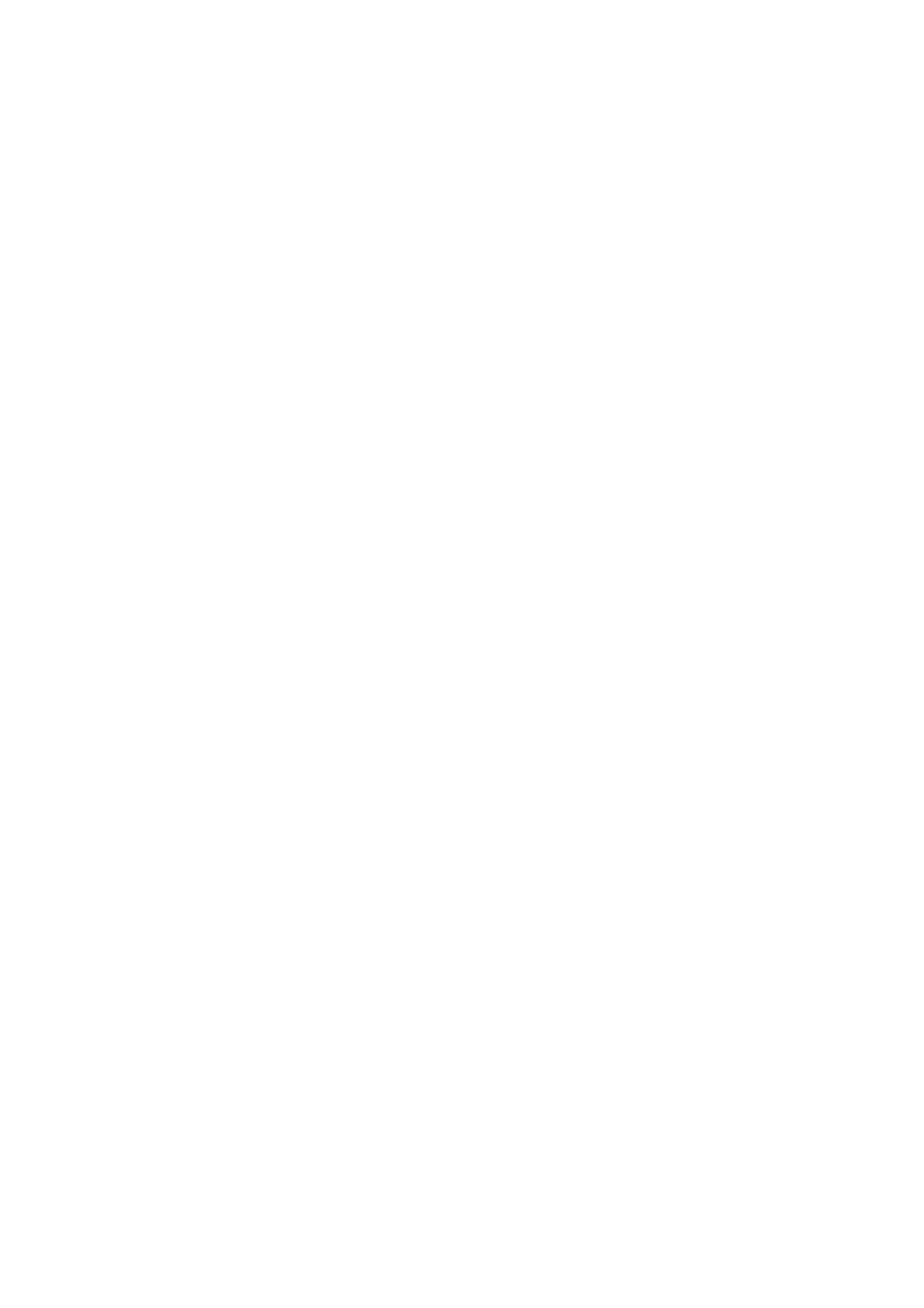| ---- |  |
|------|--|
|      |  |
|      |  |
|      |  |
|      |  |
|      |  |
|      |  |
|      |  |
|      |  |
|      |  |
|      |  |
|      |  |
|      |  |
|      |  |
|      |  |
|      |  |
|      |  |
|      |  |
|      |  |
|      |  |
|      |  |
|      |  |
|      |  |
|      |  |
|      |  |
|      |  |
|      |  |
|      |  |
|      |  |
|      |  |
|      |  |
|      |  |
|      |  |
|      |  |
|      |  |
|      |  |
|      |  |
|      |  |
|      |  |
|      |  |
|      |  |
|      |  |
|      |  |
|      |  |
|      |  |
|      |  |
|      |  |
|      |  |
|      |  |
|      |  |
|      |  |
|      |  |
|      |  |
|      |  |
|      |  |
|      |  |
|      |  |
|      |  |
|      |  |

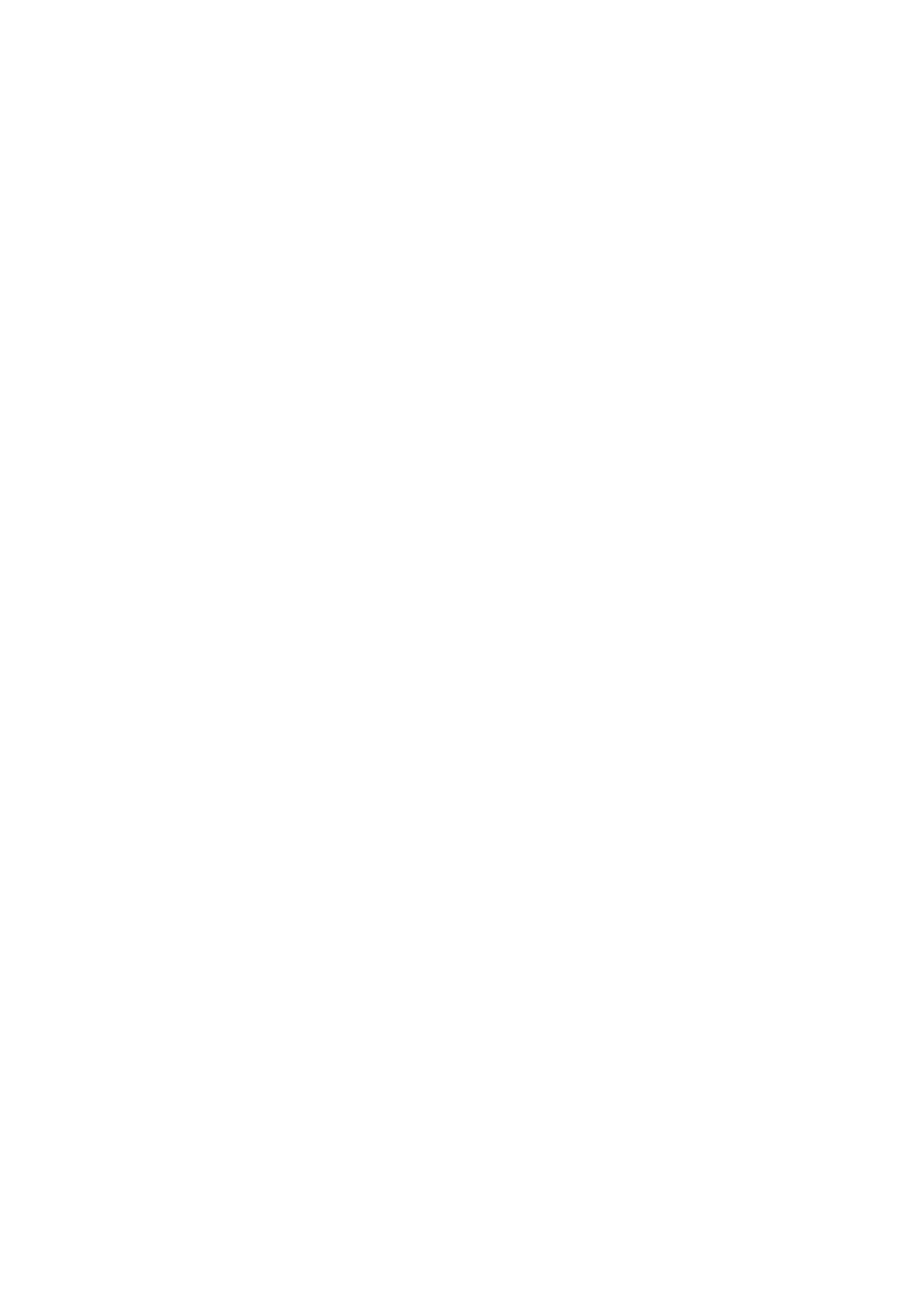| ---- |  |
|------|--|
|      |  |
|      |  |
|      |  |
|      |  |
|      |  |
|      |  |
|      |  |
|      |  |
|      |  |
|      |  |
|      |  |
|      |  |
|      |  |
|      |  |
|      |  |
|      |  |
|      |  |
|      |  |
|      |  |
|      |  |
|      |  |
|      |  |
|      |  |
|      |  |
|      |  |
|      |  |
|      |  |
|      |  |
|      |  |
|      |  |
|      |  |
|      |  |
|      |  |
|      |  |
|      |  |
|      |  |
|      |  |
|      |  |
|      |  |
|      |  |
|      |  |
|      |  |
|      |  |
|      |  |
|      |  |
|      |  |
|      |  |
|      |  |
|      |  |
|      |  |
|      |  |
|      |  |
|      |  |
|      |  |
|      |  |
|      |  |
|      |  |
|      |  |